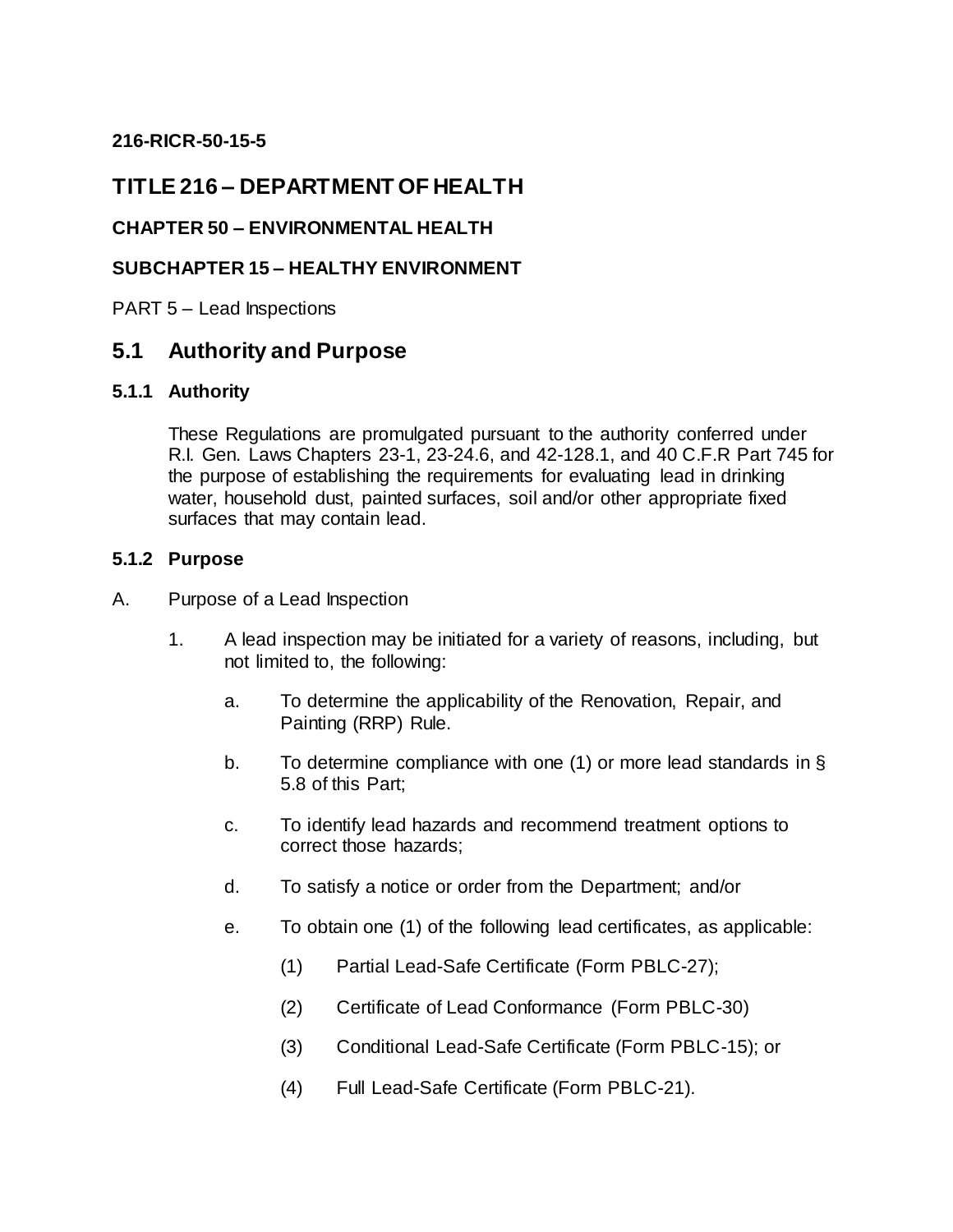## **5.2 Definitions**

- A. Wherever used in this Part, the terms listed below shall be construed in the following manner:
	- 1. "Accessory structure" means a detached or ancillary structure (e.g., garage, shed, or gazebo) which is not used or intended to be used for living or sleeping by human occupants, and which is located on the same premises with a dwelling.
	- 2. "Act" means R.I. Gen. Laws Chapter 23-24.6, Lead Poisoning Prevention.
	- 3. "Approved" means approved by the Department, State, or local authority having legal and administrative authority for such.
	- 4. "Certificate of Lead Conformance" or "LHM-2-1" means a certificate issued by a Lead Inspector or Lead Assessor which documents that a singlefamily house, dwelling unit and common areas, or premises meets the lead mitigation standards for paint and dust in § 5.8 of this Part. This certificate is valid for two (2) years from the inspection date.
	- 5. "Child or children" means, for the purposes of this Part, any individual younger than six (6) years of age.
	- 6. "Child care facility" means any building and/or area whose primary purpose is or will be to educate or care for children younger than six (6) years of age, including, but not limited to, child care homes, child care centers, nursery schools, preschools, kindergarten classrooms, public and private elementary schools. Child care facilities located in public or commercial buildings encompass only those common areas that are routinely used by children, such as restrooms and cafeterias. Common areas that children only pass through, such as hallways, staircases, and garages are not included. The child care facility also encompasses the exterior sides of the building that are immediately adjacent to the child care facility and the exterior common areas or play areas routinely used by children.
	- 7. "Clearance inspection" means a visual assessment and lead testing, as applicable, done at the conclusion of a renovation, repair, and painting (RRP), lead hazard control (LHC), or lead hazard reduction (LHR) project to determine compliance with this Part.
	- 8. "Common area(s)" means a portion of a residential property that is available for shared use by occupants of more than one (1) dwelling unit, such as hallways, stairways, lobbies, community rooms, recreational rooms, laundry rooms, garages, playgrounds, and boundary fences; in general, any area not kept locked.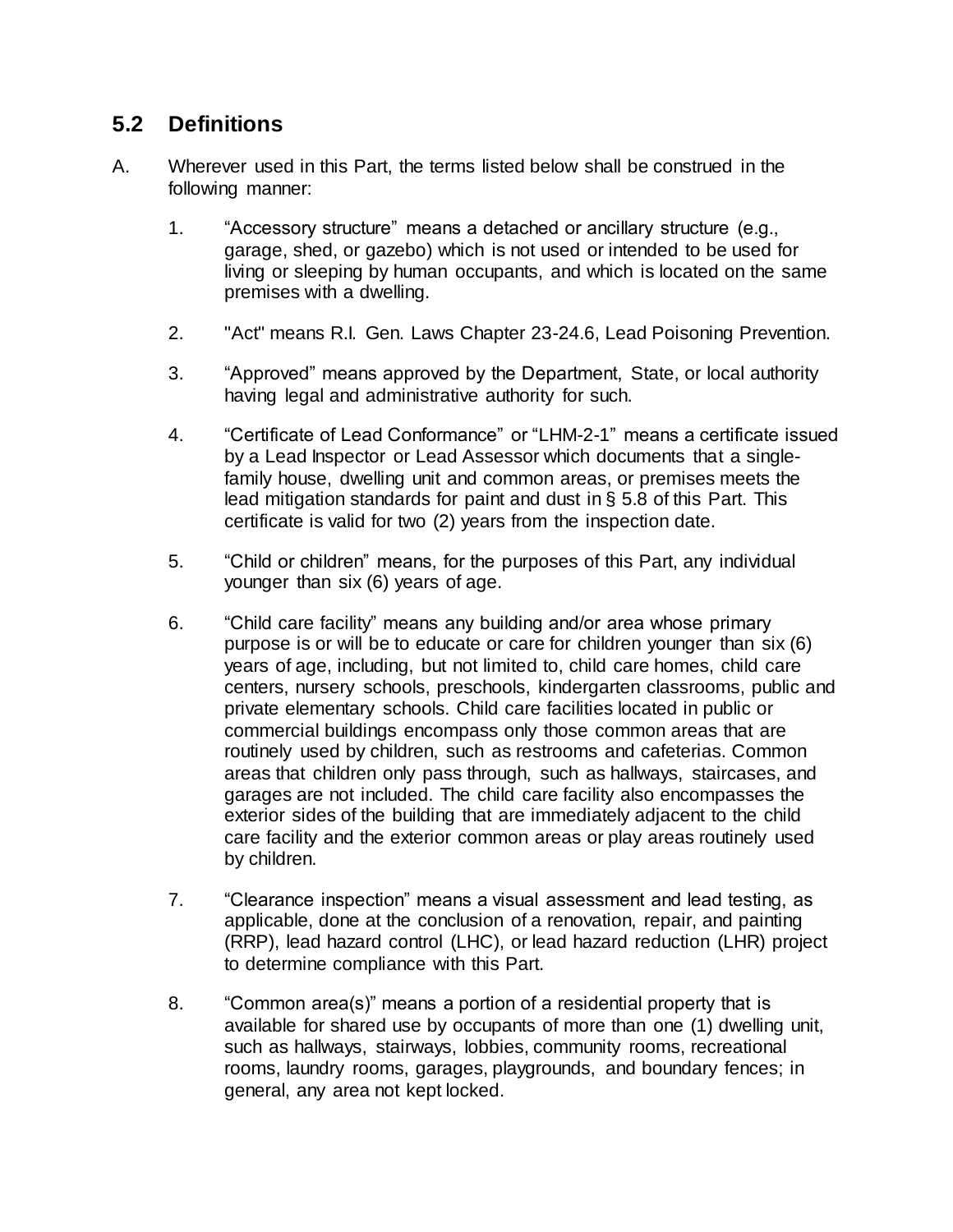- 9. "Component or building component" means specific design or structural elements or fixtures of a building or residential dwelling that are distinguished from each other by form, function, and location. These include, but are not limited to, interior components such as: ceilings, crown molding, walls, chair rails, doors, door trim, floors, fireplaces, radiators and other heating units, shelves, shelf supports, stair treads, stair risers, stair stringers, newel posts, railing caps, balustrades, windows and trim (including sashes, window heads, jambs, sills or stools and wells or troughs), built in cabinets, columns, beams, bathroom vanities, counter tops, and air conditioners; and exterior components such as: painted roofing, chimneys, flashing, gutters and downspouts, ceilings, soffits, fascias, rake boards, corner boards, bulkheads, doors and door trim, fences, floors, joists, lattice work, railings, and railing caps, siding, handrails, stair risers and treads, stair stringers, columns, balustrades, window sills or stools and wells or troughs, casings, sashes, and air conditioners.
- 10. "Comprehensive environmental lead inspection" or "CELI" means a surface-by-surface investigation of a child care facility, single-family house, dwelling unit and common areas, or premises to determine the presence of lead in paint, dust, soil, and water in order to identify lead hazards or determine compliance with the lead-safe standards in § 5.8 of this Part.
- 11. "Conditional Lead-Safe Certificate" or "Form PBLC-15" means a certificate issued by a Lead Inspector, typically at the conclusion of a lead hazard control (LHC) or lead hazard reduction (LHR) project, which certifies that a child care center, single-family house, dwelling unit and common areas, or premises had a Comprehensive Environmental Lead Inspection and meets the conditional lead-safe standards § 5.8 of this Part for paint, dust, soil, and water. Routine maintenance and renewal inspections are required to re-certify conditional compliance.
- 12. "Department" or "RIDOH" means the Rhode Island Department of Health.
- 13. "Director" means the Director of the Rhode Island Department of Health or his or her agents, subordinates to whom the Director has delegated the powers and duties vested in the Director by these Regulations.
- 14. "Dwelling" or "dwelling unit" means an enclosed space used for living and sleeping by human occupants as a place of residence, including, but not limited to a house, an apartment, or condominium, but for the purpose of this chapter, shall not include hotels or "temporary housing."
- 15. "Environmental lead" means, for the purposes of this Part, inorganic lead contained in paint, dust, soil, and/or water.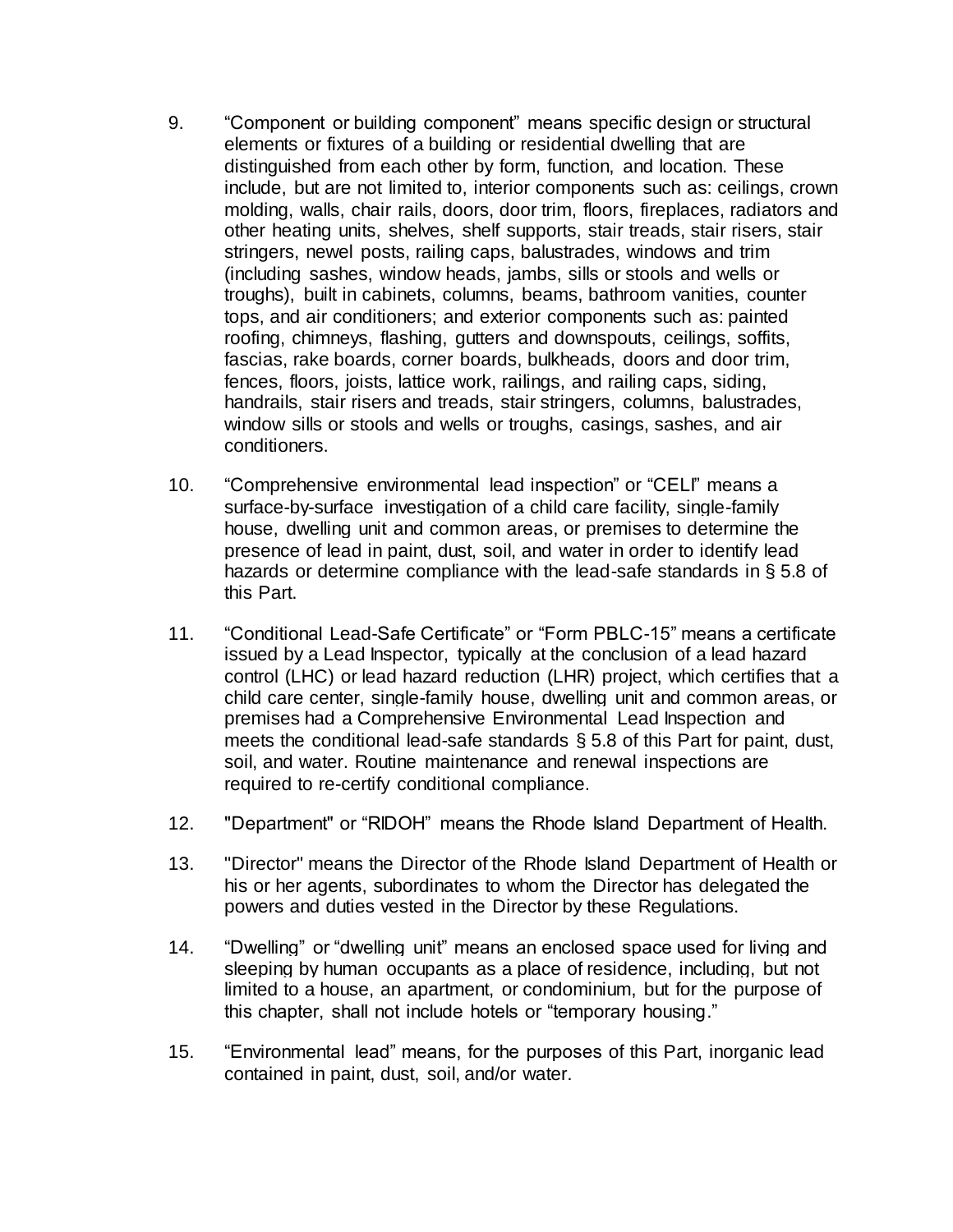- 16. "EPA" means the United States Environmental Protection Agency.
- 17. "Family child care home" means a licensed residence where the resident can provide child care for up to six (6) children, or up to eight (8) children with an assistant approved by the Department of Human Services. Family child care homes located in residential buildings encompass the entire single-family house, dwelling unit and common areas, or premises, as applicable.
- 18. "Field blank" means a new, unused dust wipe that has been exposed to the on-site sampling conditions and analyzed to determine whether the sampling media is below the minimum reporting level of the analyzing laboratory.
- 19. "First-draw water sample" means a sample of tap water collected after the household water has been unused for at least six (6) hours.
- 20. "Flushed water sample" means a sample of tap water collected after the tap has been allowed to run at its maximum flow rate until cold, or at least one (1) minute, before the sample collection.
- 21. "Full Certificate of Lead Conformance" or "LHM-2-3" means a certificate issued by a Lead Inspector or Lead Assessor which documents that a single-family house, dwelling unit and common areas or premises meets the lead mitigation standards for interior and exterior paint and interior dust in § 5.8 of this Part. This certificate expires two (2) years from the interior dust wipe clearance specified in the Interior Certificate of Lead Conformance (Form LHM-2-2).
- 22. "Group family child care home" means a residence where the resident can provide child care for eight (8) to twelve (12) children with one (1) or two (2) approved assistants (dependent on enrollment details).
- 23. "HUD" means the United States Department of Housing and Urban Development.
- 24. "Interior Certificate of Lead Conformance" or "LHM-2-2" means a certificate issued by a Lead Inspector or Lead Assessor which documents that a single-family house, dwelling unit and common areas, or premises meets the lead mitigation standard for interior paint and interior dust in § 5.8 of this Part. This certificate is based on a weather variance issued between November 1<sup>st</sup> and March 31<sup>st</sup> and is valid until the following June 30th .
- 25. "Lead assessor" means a person, either authorized to act as an enforcing officer under the housing code or a designated employee of a Federal, State or municipal agency with jurisdiction over housing, occupational health, child welfare and/or environmental standards who successfully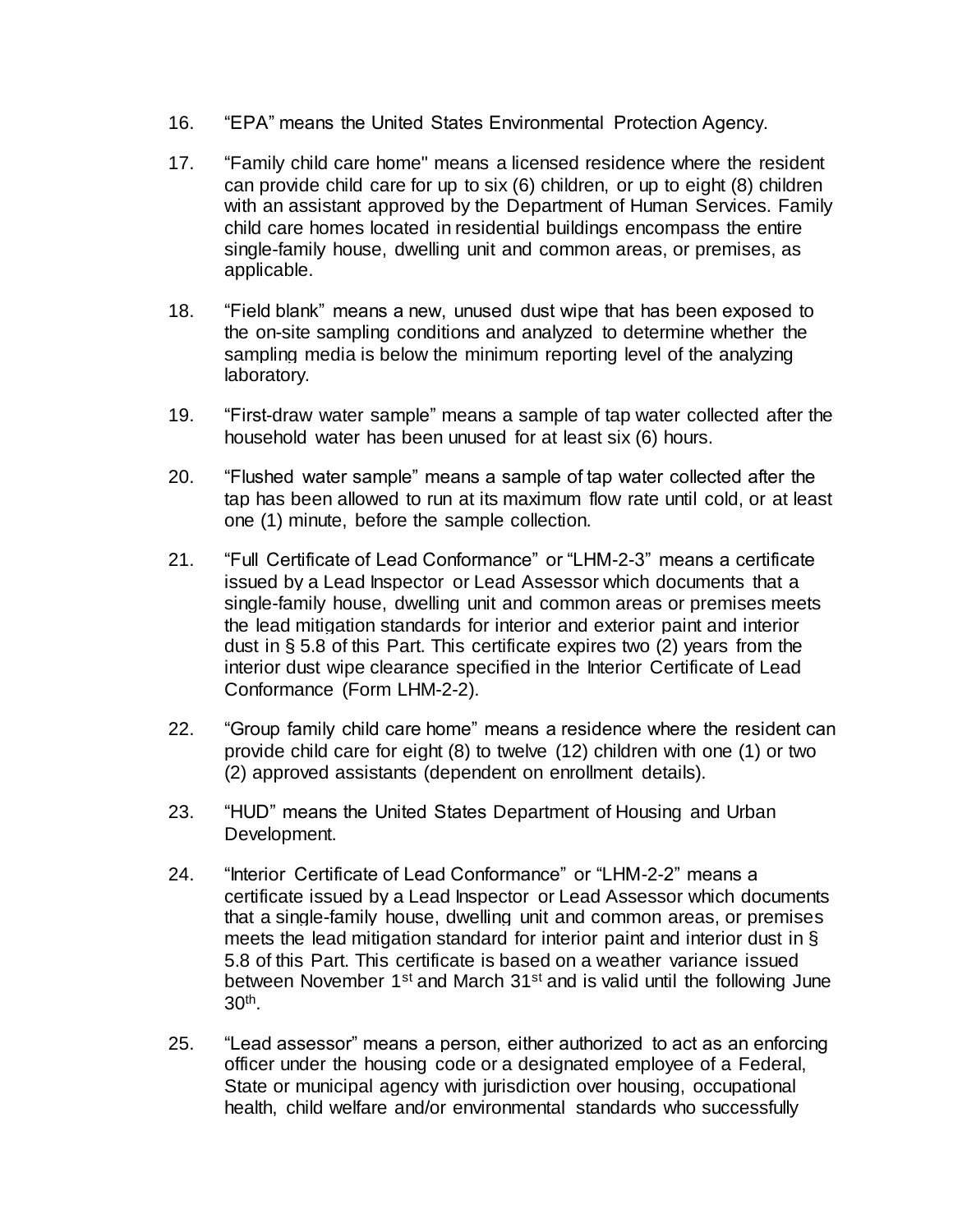completed a Lead Assessor training course and obtained a license, pursuant to Part 11 of this Subchapter, to conduct lead inspections.

- 26. "Lead contractor" means any person or entity engage in lead hazard reduction as a business and licensed pursuant to this Part 11 of this Subchapter.
- 27. "Lead hazard" means a condition that presents a clear and significant health risk to occupants of a child care center, single-family house, dwelling unit and common areas, or premises, particularly where children reside. Lead concentrations in damaged paint, interior dust, bare soil, and/or drinking water which exceed the lead-safe thresholds in § 5.8 of this Part are an immediate lead exposure hazard requiring corrective action at a regulated facility.
- 28. "Lead hazard control" or "LHC" means any window replacement and/or interim controls intended to correct lead hazards identified in a lead inspection report or standard treatments to remove lead-based paint and/or minimize lead exposure, which may include measures to reduce the concentration of lead in paint, dust, soil, and/or water using approved treatment methods specified in this Part.
- 29. "Lead hazard control project" or "LHC project" means a project being done by a Lead Renovation Firm for the purpose of controlling lead hazards. An LHC Clearance Inspection or LHM Clearance Inspection is required at the conclusion of an LHC project.
- 30. "Lead hazard mitigation inspection" or "LHM inspection" means an inspection of a single-family house, dwelling unit and common areas, or premises by a Lead Inspector or Lead Assessor to determine compliance with the lead mitigation standards in § 5.8 of this Part, required at unit turnover or once in a twenty-four month (24) period, whichever period is the longer.
- 31. "Lead hazard mitigation project" or "LHM Project" means a project being done by an owner or designated person for the purpose of mitigating lead hazards. An LHM Inspection is required at the conclusion of an LHM project to obtain a Certificate of Lead Conformance (Form LHM-2-1), required for non-exempt residential rental units.
- 32. "Lead hazard reduction" means any action or actions designed to reduce exposure to toxic levels of lead which impose an unacceptable risk of exposure in any dwelling or dwelling unit where a child under the age of six (6) years with environmental intervention blood lead levels or greater resides, or on any premises and may include, but is not limited to: repair, enclosure, encapsulation, or removal of lead based paint and/or lead contaminated dust, soil or drinking water relocation of occupants; and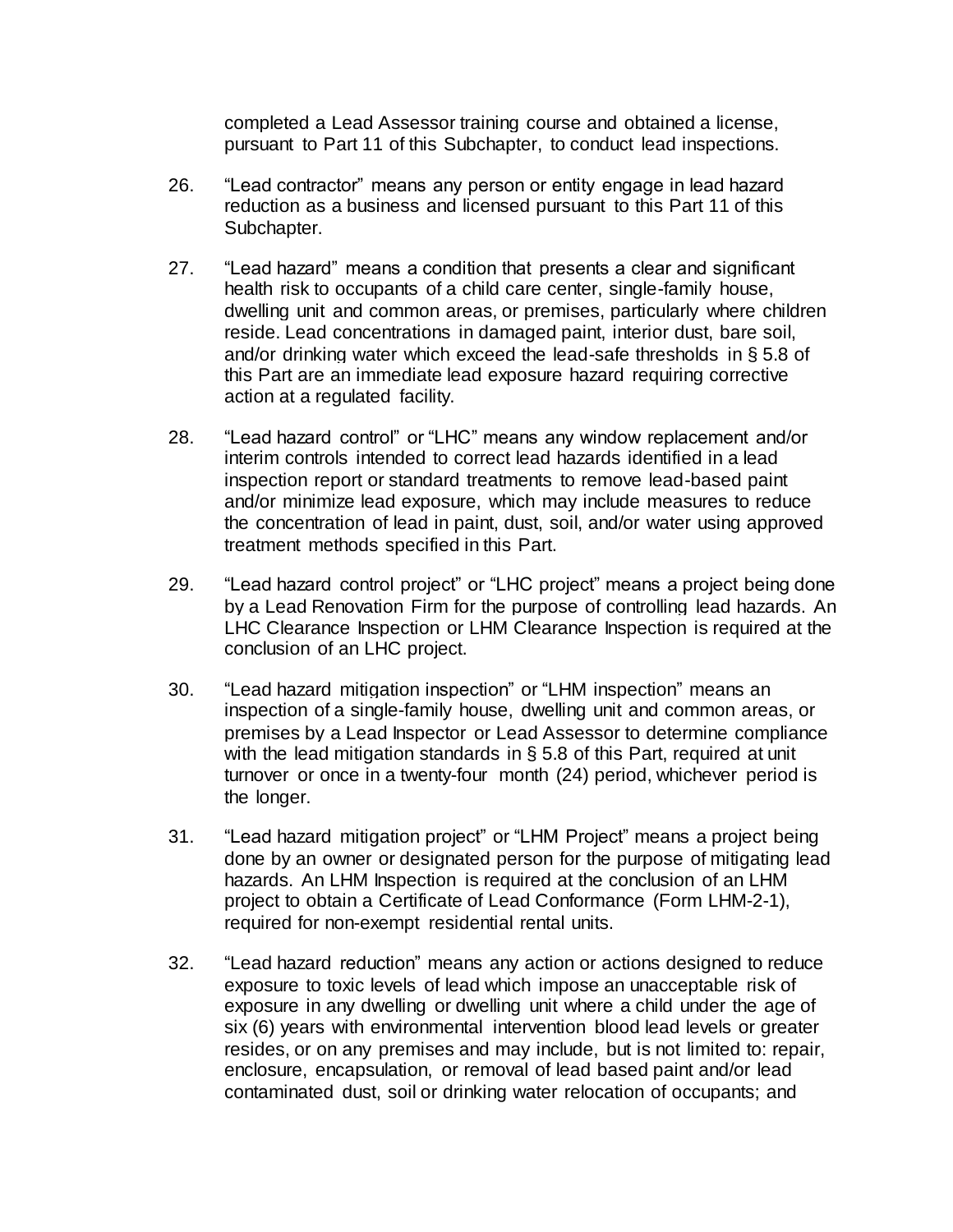cleanup measure or ongoing maintenance measures which may include, activities and/or measures that do not present an undue risk to children under age six (6).

- 33. "Lead hazard reduction project" or "LHR project" means a project being done by a Lead Contractor for the purpose of reducing lead hazards. An LHR Clearance Inspection is required at the conclusion of an LHR project.
- 34. "Lead inspection" means any type of physical investigation of a child care center, single-family house, dwelling unit, or premises to identify the presence of environmental lead, lead hazards, or compliance with the cleaning requirements and lead standards in § 5.8 of this Part for paint, dust, soil, and/or water.
- 35. "Lead inspection report" means a written report, on forms provided or approved by the Department, which documents the results of a lead inspection, conducted pursuant to this Part, and includes the visual assessment, field testing, sample analysis results, summary of findings, and, for regulated facilities and target housing, lead hazard reduction or lead hazard control requirements and site-specific recommendations, as applicable.
- 36. "Lead inspector" means an individual, who successfully completed a certified Lead Inspector training course, passed the Lead Inspector Department examination, completed a supervised field apprenticeship, and obtained a license, pursuant to Part 11 of this Subchapter, to conduct lead inspections.
- 37. "Lead inspector-in-training" means an individual who successfully completed a certified Lead Inspector training course, passed the Lead Inspector Department examination, and obtained a license, pursuant to Part 11 of this Subchapter, to conduct a supervised apprenticeship to meet the requirements for a Lead Inspector license.
- 38. "Lead renovation firm" means any person or organization engaged in renovation, repair, and painting (RRP) or lead hazard control (LHC) as a business and licensed pursuant to Part 11 of this Subchapter.
- 39. "Lead renovator" means an individual who successfully completed a certified Lead Renovator training course and obtained a valid training certificate, pursuant to Part 11 of this Subchapter, to perform renovation, repair, and painting (RRP) and lead hazard control (LHC) work under the authority of a Lead Renovation Firm license.
- 40. "Lead Safe" means that a dwelling, dwelling unit, or premises has undergone sufficient, lead-hazard reduction to ensure that no significant, environment lead hazard is present and includes, but is not limited to,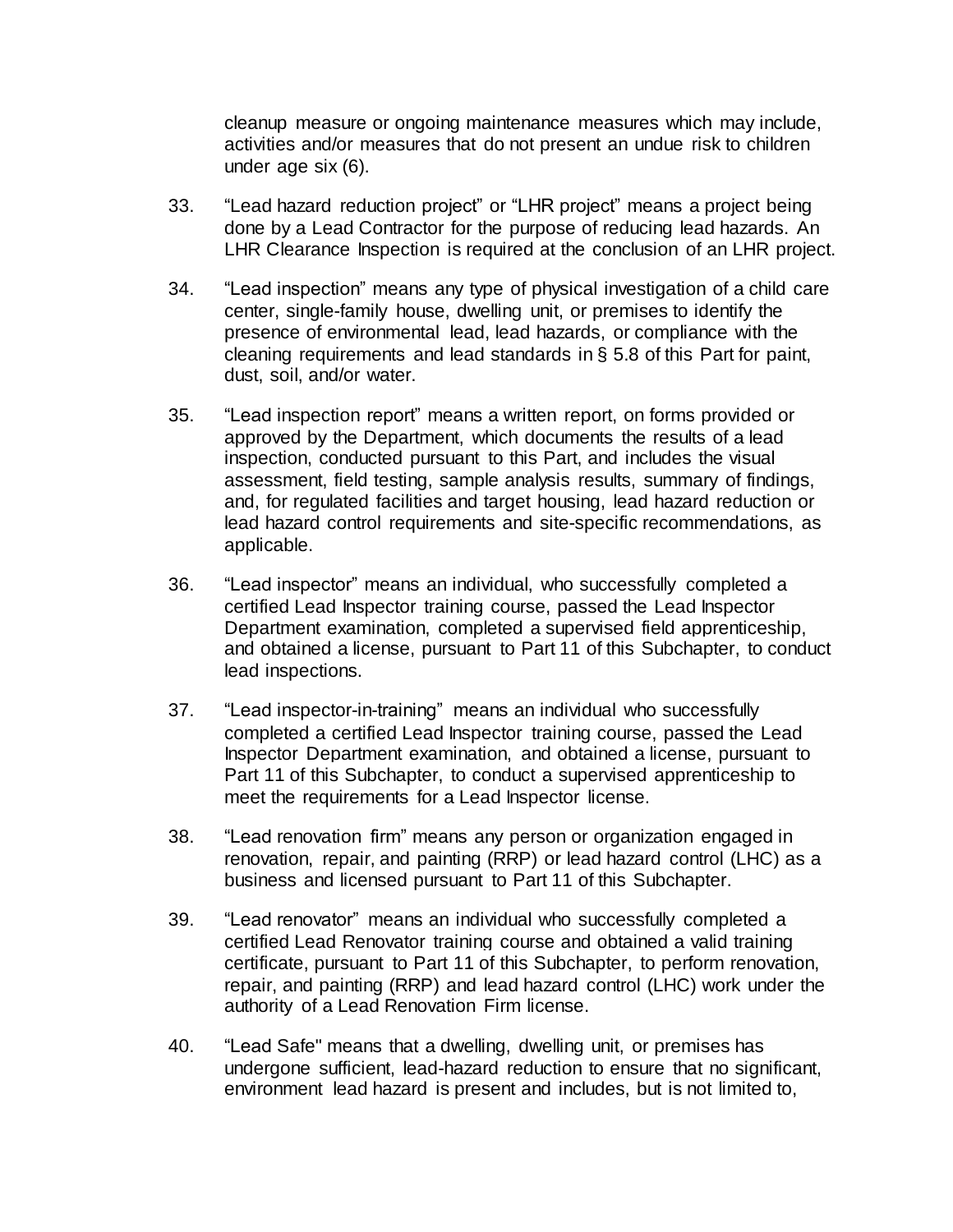covering and encapsulation and is evidenced by a lead-safe certificate issued by the Department of Health.

- 41. "Lead supervisor" means an individual who successfully completed a certified Lead Supervisor training course, passed the Lead Supervisor Department examination, and obtained a license, pursuant to Part 11 of this Subchapter, to perform and/or supervise lead hazard reduction (LHR) work.
- 42. "Lead worker" means an individual who successfully completed a certified Lead Worker training course and obtained a license, pursuant to Part 11 of this Subchapter, to perform lead hazard reduction work.
- 43. "Mitigation report" means the final lead hazard mitigation inspection report and laboratory report.
- 44. "Owner" means any person who, alone or jointly or severally with others:
	- a. Shall have legal title to any dwelling or dwelling unit with or without accompanying actual possession of it; or
	- b. Shall have charge, care, or control of any dwelling or dwelling unit as owner or agent of the owner or an executor, administrator, trustee, or guardian of the estate of the owner. Any person representing the actual owner shall be bound to comply with the provisions of this [Chapter](https://rules.sos.ri.gov/organizations/chapter/216-50) and with Rules and Regulations adopted pursuant to this Chapter to the same extent as if that person were the owner. An agent of the owner excludes real estate and property management functions where the agent is only responsible for the property management and does not have authority to fund capital and/or major property rehabilitation on behalf of the owner.
	- c. For purposes of publicly owned property only, the owner shall be defined to be the Chief Executive Officer of the municipal or State agency which owns, leases or controls the use of the property.
- 45. "Partial Lead-Safe Certificate" or "Form PBLC-27" is a temporary certificate to document that certain rooms/areas or media met the leadsafe standards in § 5.8 of this Part at the time of the inspection.
- 46. "Regulated facility" means any child care facility, single-family house, dwelling unit and common areas, or premises as specified in § [3.2.2](https://rules.sos.ri.gov/regulations/part/216-50-15-3) of this Subchapter.
- 47. "Renewal inspection" means the combination of a visual assessment of painted surfaces and environmental lead sampling, when applicable, at premises where lead-based paint or lead-contaminated soil is still present, to determine if the dwelling, dwelling unit, or premises, including soil, has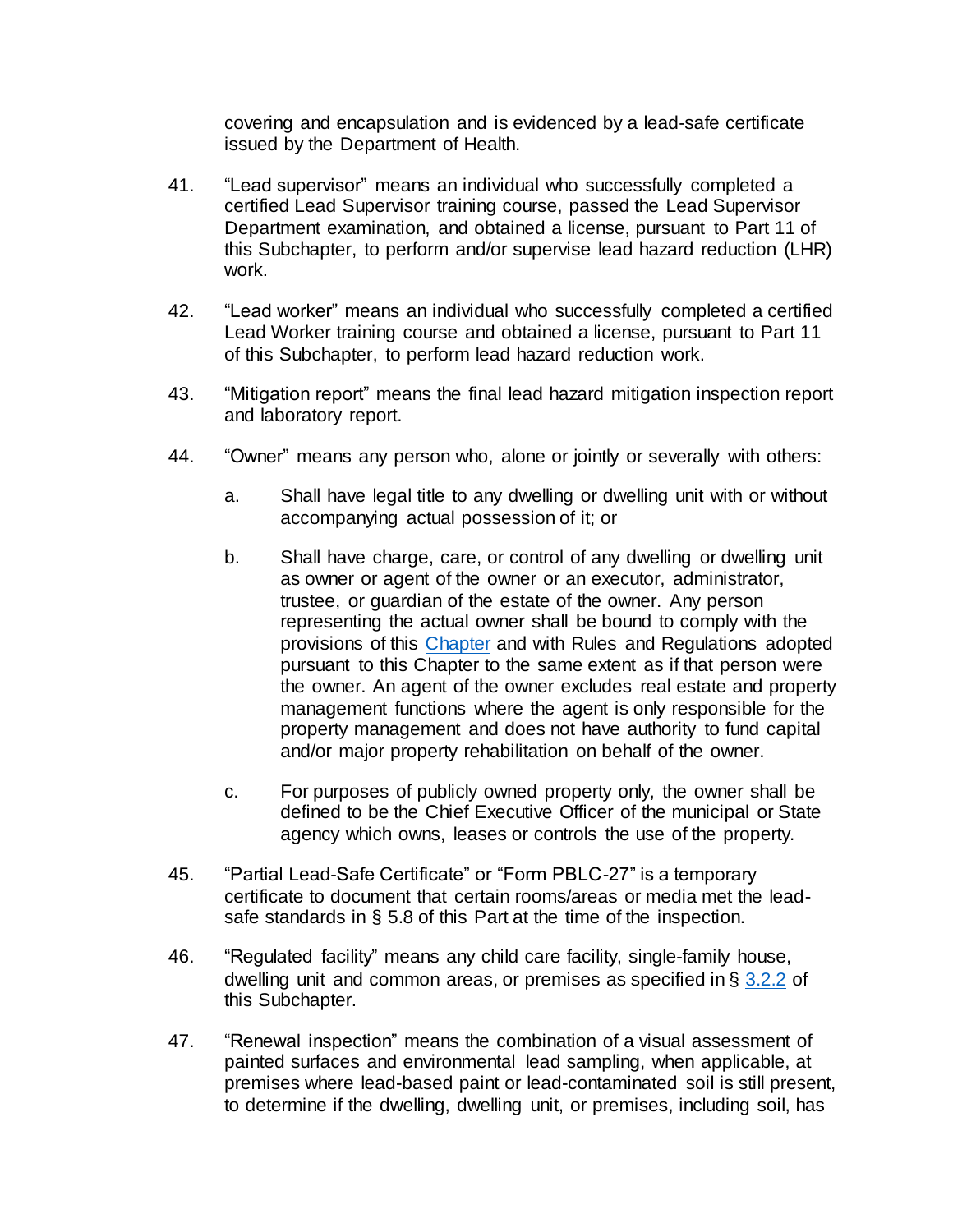been maintained in a lead-safe condition for renewing the Conditional Lead-Safe Certificate (Form PBLC-15).

- 48. "Renovation" means the modification of any existing structure, or portion thereof that results in the disturbance of lead-painted surfaces, unless that activity is performed as part of a lead hazard control (LHC) or lead hazard reduction (LHR) project. The term renovation includes, but is not limited to: the removal, modification or repair of painted surfaces or painted components (e.g. modification of painted doors, surface restoration, window repair); surface preparation activities such as sanding, scraping, or other such activities which may generate paint dust; the removal of building components (e.g. walls, ceilings, plumbing, windows); weatherization projects (e.g. cutting holes in painted surfaces to install blown-in insulation or to gain access to attics, planning thresholds to install weather-stripping); and interim controls that disturb lead-painted surfaces. A renovation performed for converting a building, or part of a building, into target housing or child care facilities is a renovation under this Part. The term renovation does not include minor repair and maintenance activities.
- 49. "Renovation, repair, and painting project" or "RRP project" means a project which is being done by a Lead Renovation Firm for purposes other than removing lead-based paint or correcting lead hazards (although it may result in this). The purpose of an RRP project is to ensure that renovations performed at a regulated facility or for compensation at target housing are done safely and prevent lead exposure to owners, occupants and neighbors of the property where the work is performed. Any additional work which disturbs lead-based paint, other than emergency renovation operations, performed in the same room or area within the same thirty (30) day period must be considered the same RRP project for the purpose of determining whether the work is spot removal or renovation, repair, and painting (RRP).
- 50. "Supervised lead inspector-in-training" means a Lead Inspector-in-Training who is performing a field apprenticeship under the direct on-site supervision of a Department-approved Lead Inspector for the purpose of meeting the Lead Inspector licensing requirements of Part 11 of this Subchapter.
- 51. "Visual assessment" means the visual examination of a residential dwelling or a child care facility following a lead hazard control (LHC) project or lead hazard reduction (LHR) project to determine whether the project has been successfully completed; or, the visual examination of a residential dwelling or a child care facility to determine the existence of deteriorated paint or other potential sources of environmental lead exposure as part of a Risk Assessment.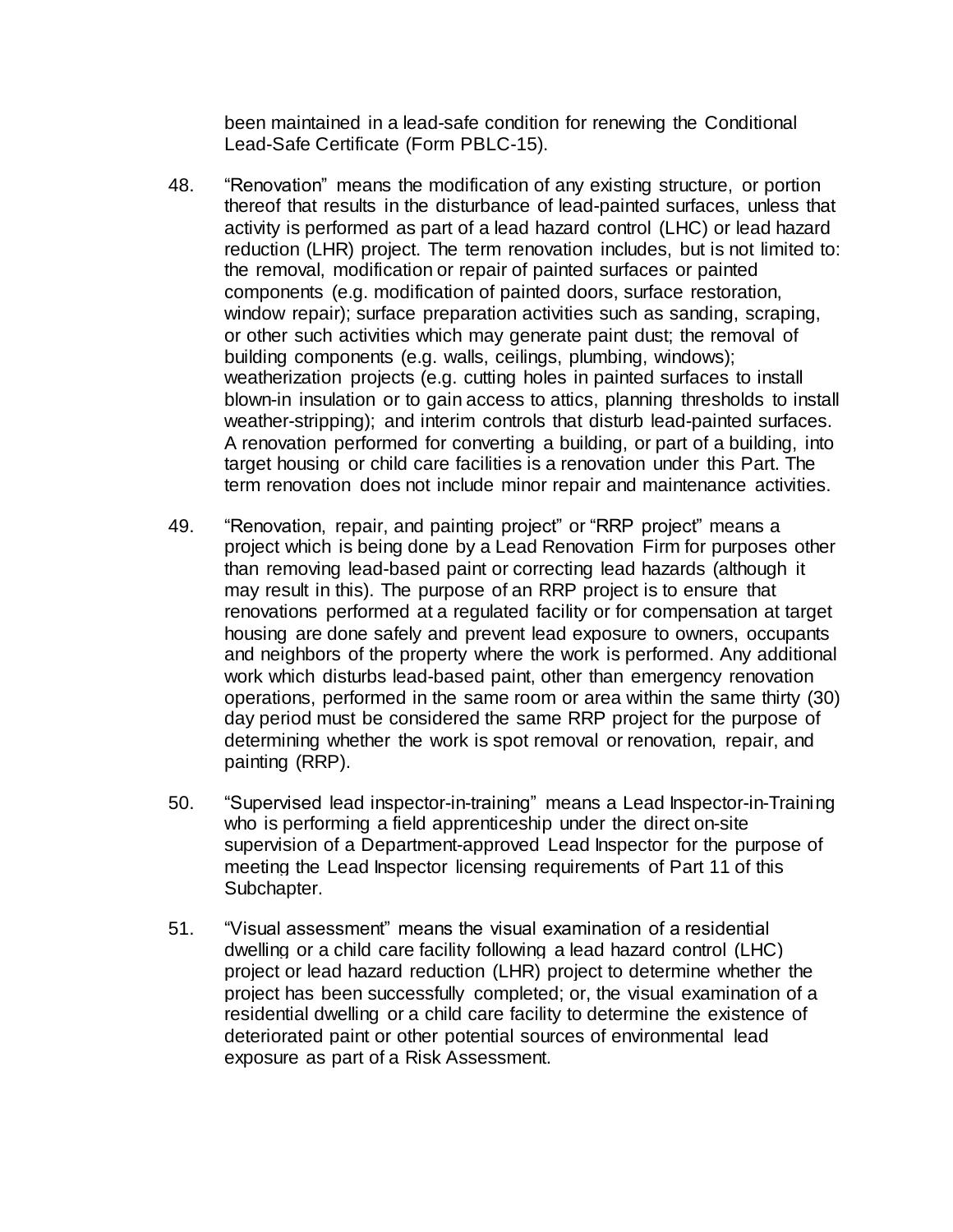- 52. "Visual inspection" means a visual inspection by an owner or designated person to determine that the lead mitigation standards in § 5.8 of this Part were maintained when the term of tenancy is two (2) years or more. A notarized Affidavit of Completion of Visual Inspection must be submitted to the Department every two (2) years until tenant turnover.
- 53. "X-ray fluorescence analyzer" or "XRF analyzer" means a portable instrument that measures lead concentration using the principle of x-ray fluorescence.

## **5.3 Inspection Types**

- A. Lead Hazard Mitigation Inspection
	- 1. A Lead Hazard Mitigation (LHM) Inspection by a Lead Inspector or Lead Assessor is required to determine compliance with the lead hazard mitigation standards in  $\S$  2.4(I) and 2.4.3(E) of  $860$ -RICR-00-00-2, Rules and Regulations Governing Lead Hazard Mitigation, and obtain a Certificate of Lead Conformance (Form LHM-2-1), required by § [860-](https://rules.sos.ri.gov/regulations/part/860-00-00-2) [RICR-00-00-2.5.6](https://rules.sos.ri.gov/regulations/part/860-00-00-2) for all non-exempt residential rental units.
	- 2. For LHM Inspections conducted between November 1<sup>st</sup> and March 31<sup>st</sup>, an Interior Certificate of Lead Conformance (Form LHM-2-3) may be issued for a dwelling unit and interior common areas with a weather variance to complete the exterior work by the following June 30<sup>th</sup>.
- B. Comprehensive Environmental Lead Inspection (CELI)
	- 1. A Comprehensive Environmental Lead Inspection by a Lead Inspector is required to determine compliance with the lead-safe standards in  $\S 3.5.8$ of this Subchapter and obtain a Conditional Lead-Safe Certificate (Form PBLC-15) or Full Lead-Safe Certificate (Form PBLC-21).
	- 2. For Comprehensive Environmental Lead Inspections conducted between November 1<sup>st</sup> and March 31<sup>st</sup>, an Interior Lead-Safe Certificate (Form PBLC-15I) may be issued for a dwelling unit and interior common areas with a weather variance to complete the exterior work by the following June 30th .
- C. Clearance Inspection
	- 1. A Clearance Inspection by a Lead Inspector is required at the conclusion of a lead project to determine that the scope of work including cleanup was completed and the dwelling unit, common areas, child care facility, or work area(s), as applicable, are safe for re-occupancy.
	- 2. A Clearance Inspection may be a "whole unit" or "worksite only" inspection.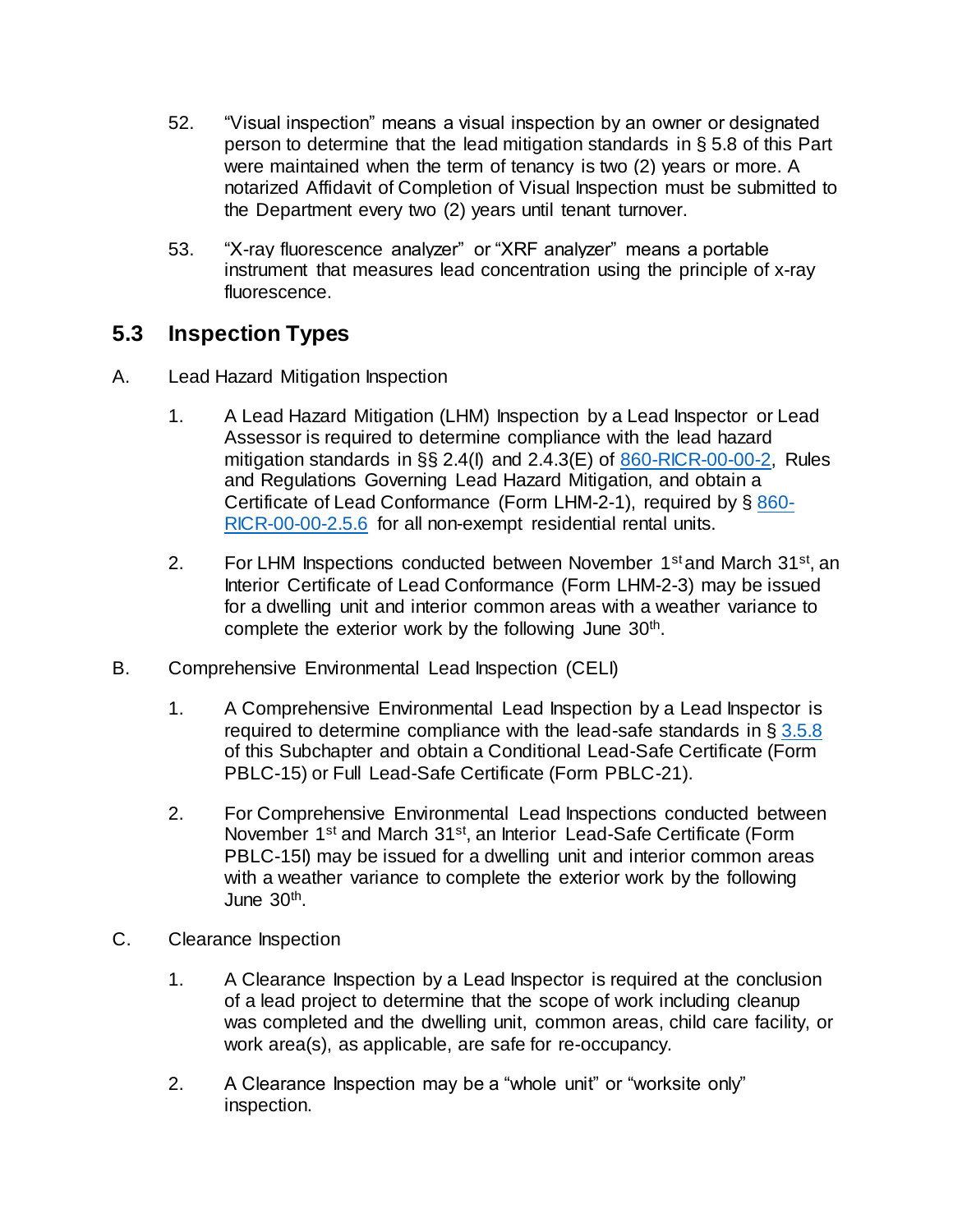D. Renewal Inspection

A Renewal Inspection by a Lead Inspector is required every two (2) years to renew a Conditional Lead-Safe Certificate (Form PBLC-15).

- E. Partial Lead Inspection
	- 1. A Partial Lead Inspection is any lead inspection other than a Lead Hazard Mitigation Inspection, Comprehensive Environmental Lead Inspection, Clearance Inspection, or Renewal Inspection.
	- 2. A Partial Lead Inspection may be limited to certain rooms/areas or media (paint, dust, soil, or water).

#### **5.3.1 General Requirements for Inspections**

- A. Environmental Lead Samples
	- 1. A Lead Inspector, Lead Assessor, or Lead Renovator shall submit all environmental lead samples to a Department-certified laboratory for analysis within seven (7) days of collecting the samples or completing the inspection, as applicable.
	- 2. The lead inspection report must be completed within seven (7) days of receiving the sample results.
	- 3. The lead inspection report must include copies of all applicable laboratory reports.
- B. Reporting Requirements
	- 1. A Lead Inspector or Lead Assessor who performed a lead inspection at a regulated facility or target housing shall complete and sign a lead inspection report and any applicable lead certificates, using the most current inspection report and certificate forms provided or approved by the Department.
	- 2. Lead inspection reports must contain all applicable information required on the forms and be submitted in the Department's electronic reporting system:
		- a. Within seven (7) days of receiving the environmental lead sample results from the laboratory; or
		- b. Within seven (7) days of completing the lead inspection if no environmental lead samples were collected.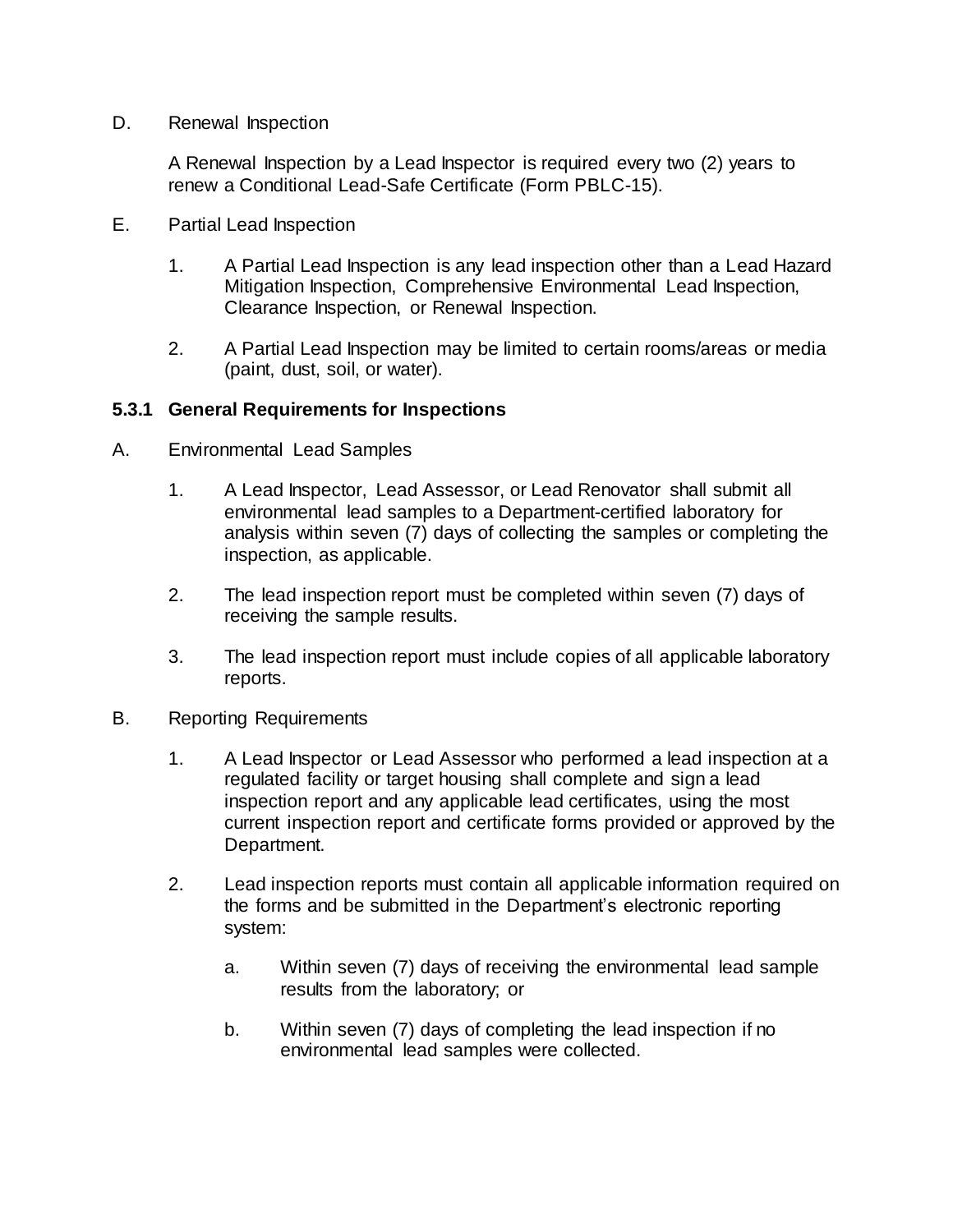- 3. Lead certificates must have a unique certificate number, generated by the Department's electronic reporting system, to be valid.
- 4. In addition to submission in the Department's electronic reporting system, all lead inspection reports, and related lead certificates must be submitted, with delivery confirmation, within seven (7) days to:
	- a. The property owner(s);
	- b. The tenants or occupants, if not the owner; and
	- c. The party who initiated the inspection, if not the owner or occupants.
- 5. In addition, a notification must be provided to the owner of the lead disclosure requirements in  $\S$  [3.5](https://rules.sos.ri.gov/regulations/part/216-50-15-3) of this Subchapter.
- 6. Alternatively, a Lead Assessor may report lead testing results in accordance with the reporting requirements of his or her employer if no lead certificate was issued.
- 7. All environmental lead test results, inspection reports, laboratory reports, and/or lead certificates must be retained by the Lead Inspector or Lead Assessor's employer for a minimum of three (3) years.
- 8. If requested, the Lead Inspector or Lead Assessor's employer shall provide copies of any test results, lead inspection reports, laboratory reports, and/or lead certificates to the Department within seven (7) days of the request.
- C. Conflict of Interest
	- 1. A conflict of interest includes, but is not limited to the following:
		- a. Lead Inspectors, Lead Inspectors-in-Training, and their respective employer and/or employees shall not perform lead inspections or issue lead certificates at any property that is or will be owned or managed by the Lead Inspector, Lead Inspector-in-Training, their respective employer, employees, and/or family members.
			- (1) A Lead Assessor may perform lead inspections and issue lead certificates at properties owned or managed by their employer.
		- b. Lead Inspectors and Lead Inspectors-in-Training, their respective employer and/or employees shall not perform lead inspections or issue lead certificates at any property where the Lead Inspector, Lead Inspector-in-Training, Lead Assessor, their respective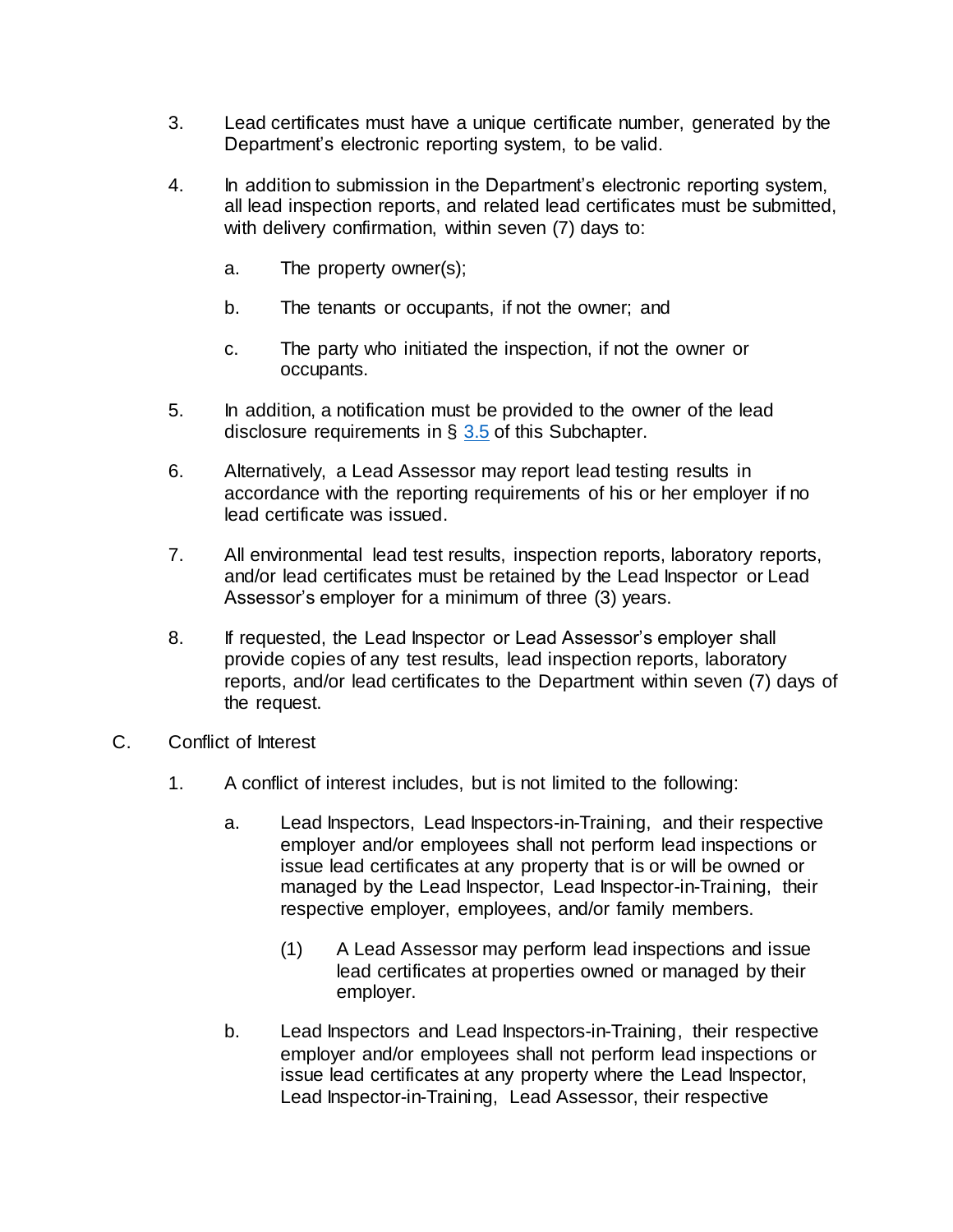employer, employees, and/or family members performed or will perform any renovation, repair, and painting (RRP), lead hazard control (LHC), or lead hazard reduction (LHR) activities.

- (1) A Lead Assessor shall not perform lead inspections or issue lead certificates at any property where the Lead Assessor performed any RRP, LHC, or LHR activities.
- c. A clearance inspection must be performed by a Lead Inspector and/or supervised Lead Inspector-in-Training who is independent of the Lead Contractor or Lead Renovation Firm performing the work.
- d. A Lead Inspector, Lead Inspector-in-Training, or their respective employer must disclose any current or potential financial interest in the analyzing laboratory to the person initiating the inspection as well as in the Lead Inspection Report.

# **5.4 Lead Hazard Mitigation (LHM) Inspections**

- A. Only a Lead Inspector or Lead Assessor shall conduct an LHM Inspection.
	- 1. Exceptions
		- a. When an owner is in receipt of a notice or order from the Department which requires a Conditional Lead-Safe Certificate (Form PBLC-15) or Full Lead-Safe Certificate (Form PBLC-21), all dwelling units at the subject property are disqualified and prohibited from obtaining a Certificate of Lead Conformance (Form LHM-2-1) from a private Lead Inspector for as long as the notice or order remains in effect, regardless of occupancy or blood lead levels.
		- b. The owner shall contact the Department to arrange for lead inspection(s) of any other dwelling units at the subject premises by a State Inspector during the period the notice or order remains in effect.
		- c. For condominium units, the inspection requirements are limited to the interior of the dwelling unit. The interior and exterior common areas are exempt from the LHM inspection requirements.

## B. Paint

- 1. The Lead Inspector or Lead Assessor shall follow the comprehensive environmental lead inspection protocol for evaluating paint in § 5.5(B) of this Part, except that paint testing is not required. All pre-1978 painted surfaces not tested must be assumed to be lead-based paint.
	- a. Intact lead-based paint is conditionally lead safe.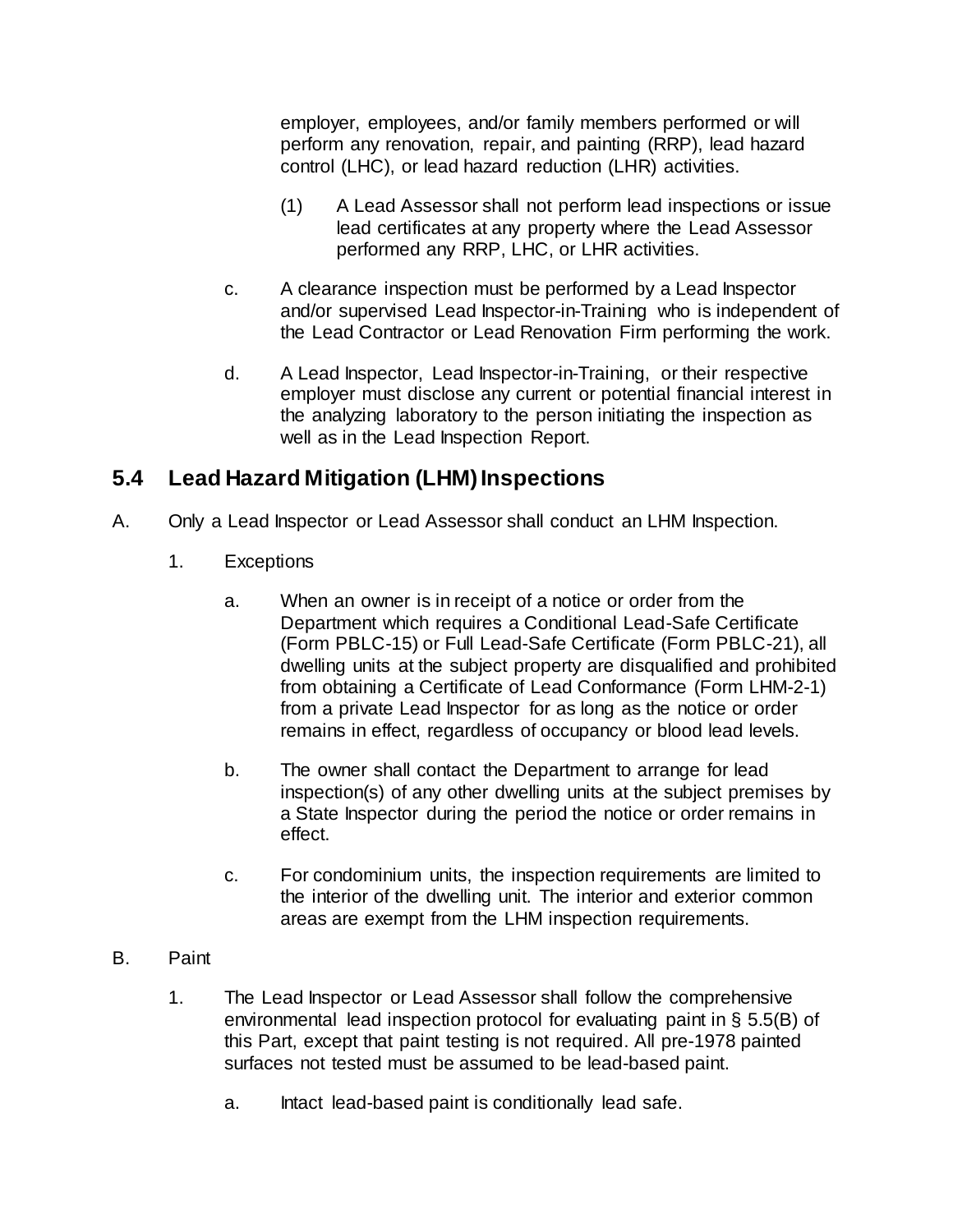- b. Damaged paint may be tested pursuant to § 5.7.2 of this Part. Paint below the lead-safe thresholds in § 5.8 of this Part is lead-safe regardless of its condition.
- C. Dust
	- 1. The Lead Inspector or Lead Assessor shall collect dust wipe samples pursuant to § 5.7.3 of this Part.
		- a. For a single-family dwelling or dwelling unit, a minimum of three (3) dust wipe samples from floors and window sills or window wells and one (1) field blank must be collected.
		- b. For a multi-unit dwelling, at least one (1) additional dust wipe sample must be collected in each relative common area.
	- 2. Dust wipe sampling may be postponed until the follow up inspection if the LHM Inspection identified any paint hazards.
- D. Soil
	- 1. Optional soil sampling may be conducted pursuant to § 5.7.4 of this Part. The Lead Inspector or Lead Assessor shall follow the comprehensive environmental lead inspection protocol for soil sampling in § 5.5(D) of this Part.
		- a. Covered soil is conditionally lead safe.
	- 2. The Mitigation Report must indicate whether the soil was tested and lead safe or lead hazard, or not tested.
- E. Water
	- 1. Optional water sampling may be conducted pursuant to § 5.7.5 of this Part. The Lead Inspector or Lead Assessor shall follow the comprehensive environmental lead inspection protocol for water sampling in § 5.5(E) of this Part.
	- 2. The Mitigation Report must indicate whether the water was tested and lead safe or lead hazard, or not tested.
- F. Certificate of Lead Conformance
	- 1. The Lead Inspector or Lead Assessor who conducted the LHM Inspection shall issue a Certificate of Lead Conformance (Form LHM-2-1) when the dwelling or dwelling unit and common areas, as applicable, including the building exterior and accessory structures, meet the lead mitigation standards in § 5.8 of this Part.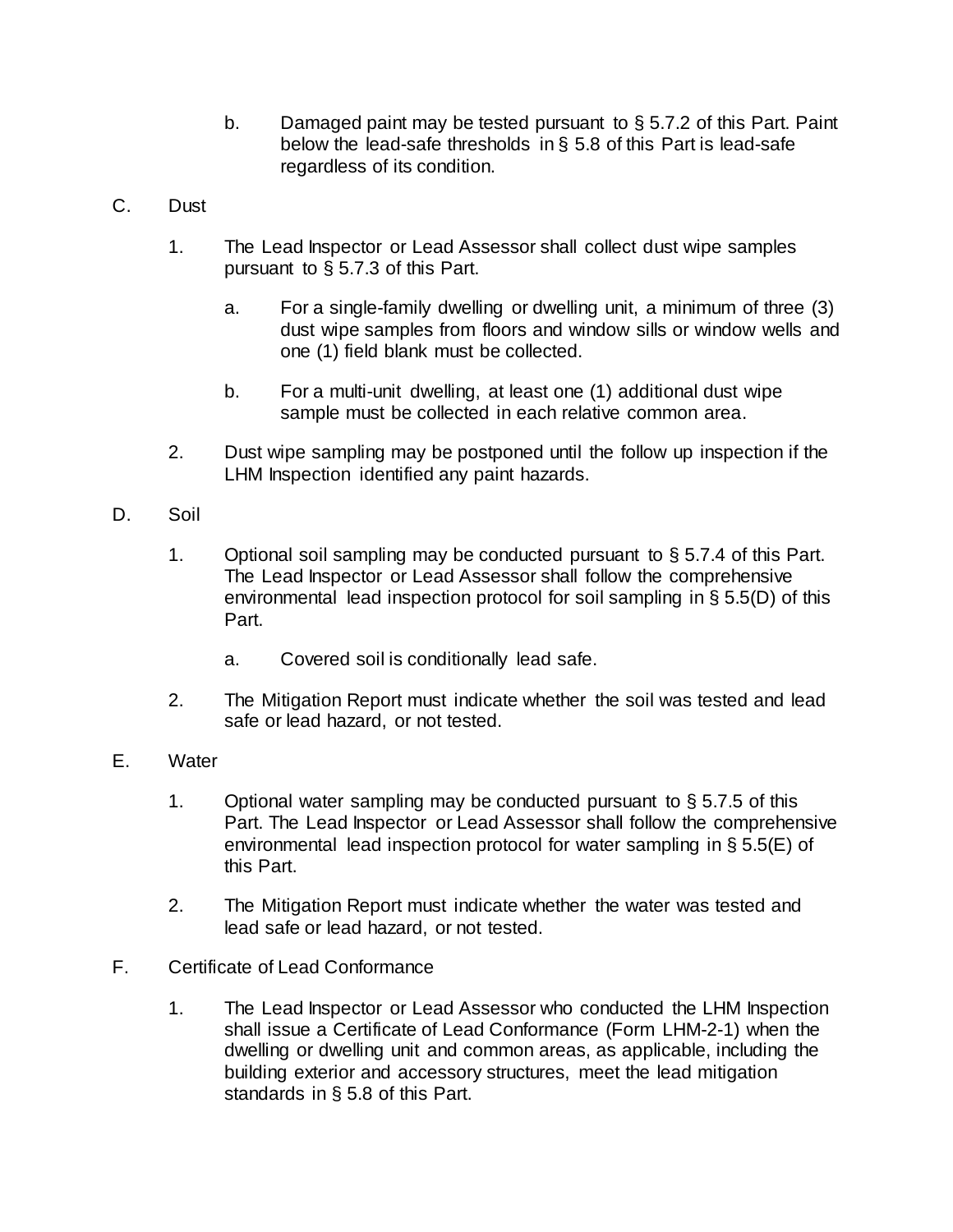- a. The expiration date of the Certificate of Lead Conformance (FormLHM-2-1) will be two (2) years from the inspection date.
- 2. Between November  $1^{st}$  and March  $31^{st}$ , the Lead Inspector or Lead Assessor who conducted the LHM Inspection shall issue an Interior Certificate of Lead Conformance (Form LHM-2-3) when only the interior of the dwelling or dwelling unit and common areas, as applicable, meet the lead mitigation standards in § 5.8 of this Part.
	- a. The expiration date of the Interior Certificate of Lead Conformance (Form LHM-2-3), will be the following June  $30<sup>th</sup>$ ; and
	- b. The exterior paint hazards must be corrected by the following June  $30<sup>th</sup>$  and an exterior re-inspection is required on or before June  $30<sup>th</sup>$ to obtain a Certificate of Lead Conformance (Form LHM-2-2); and
	- c. Before June 30<sup>th</sup>, the Lead Inspector or Lead Assessor who passes the exterior re-inspection shall issue a Certificate of Lead Conformance (Form LHM-2-2) and the expiration date of the certificate which includes the exterior, will be two (2) years from the date of achieving interior dust wipe clearance in the dwelling or dwelling unit and interior common areas, as applicable; or
	- d. After June  $30<sup>th</sup>$ , a full LHM Inspection, including interior dust wipe sampling, is required to obtain a valid Certificate of Lead Conformance (Form LHM-2-1).

## **5.5 Comprehensive Environmental Lead Inspections**

- A. General Requirements
	- 1. Only a Lead Inspector shall conduct a Comprehensive Environmental Lead Inspection.
	- 2. A Comprehensive Environmental Lead Inspection is a surface-by-surface investigation which includes a thorough evaluation of all interior and exterior paint, interior dust, drinking water, and soil within the entire lot using the approved lead testing methods in § 5.7 of this Part.
	- 3. For the purposes of this Part, a Comprehensive Environmental Lead Inspection includes an entire single-family house, dwelling unit and common areas, or premises, as applicable.
	- 4. Family child care homes or group family child care homes located in residential buildings encompass the entire single-family house, dwelling unit and common areas, or premises, as applicable.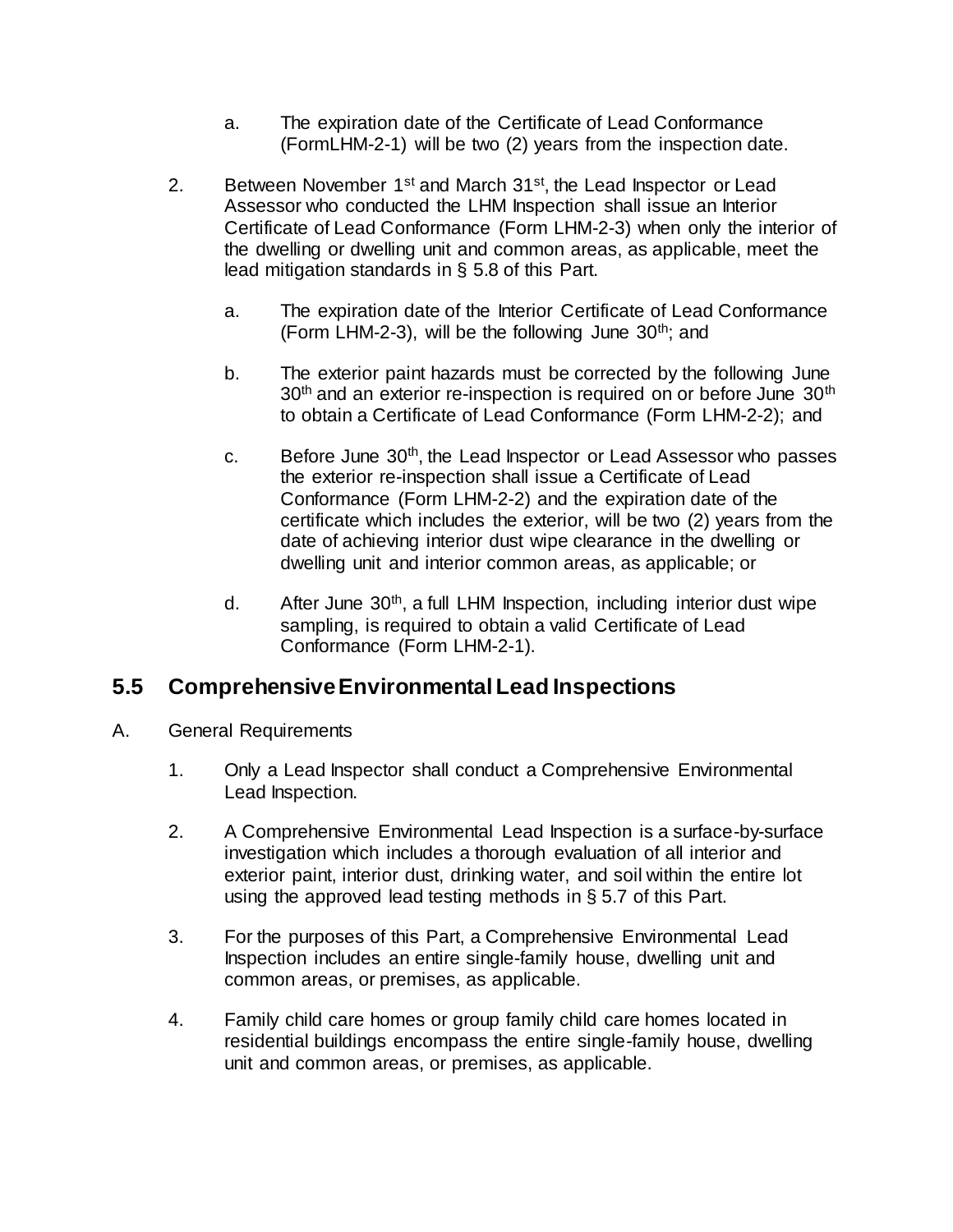- 5. Child care centers, nursery schools, preschools, kindergarten classrooms, or other child care programs located in public or commercial buildings encompass only those common areas that are routinely used by children, such as restrooms and cafeterias. Common areas that children only pass through, such as hallways, staircases, and garages are not included. The child care center also encompasses the exterior sides of the building that are immediately adjacent to the child care center and the exterior common areas or play areas routinely used by children.
- B. Paint
	- 1. A Lead Inspector shall evaluate pre-1978 painted surfaces using one (1) or more approved testing methods in § 5.7.2 of this Part, and such evaluation must include evaluation of:
		- a. All building components with a separate, distinct painting history; and
		- b. Representative painted surfaces for each room or common area, including the building exterior and the exterior of any accessory structure within the lot.
- C. Dust
	- 1. A Lead Inspector shall collect interior single-surface dust wipe samples, pursuant to § 5.7.3 of this Part, which represent a "worst case" situation from areas nearest entries, in high traffic areas, under windows, and in areas frequently used by children.
	- 2. Residential Dwelling Units
		- a. For each single-family house or dwelling unit, a minimum of five (5) dust wipe samples must be collected, with at least one (1) sample from each of the following surfaces, as available:
			- (1) Floors;
			- (2) Window sills;
			- (3) Window wells;
			- (4) A sample in a child's bedroom, if present, or the smallest bedroom, if not present; and
			- (5) A sample in a child's playroom, if present, or the living room, if not present.
	- 3. Residential Common Areas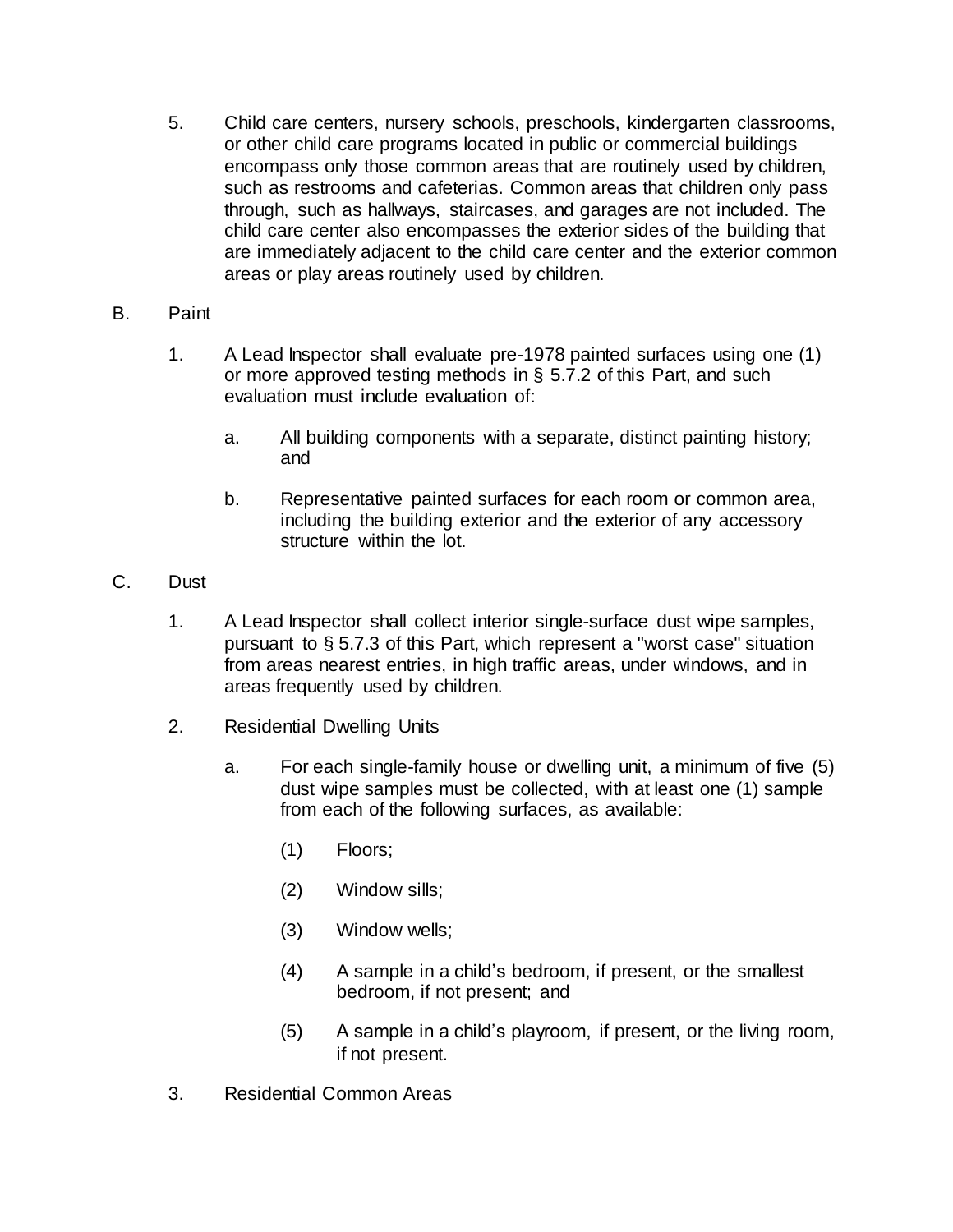- a. In addition to the dust wipe sampling required in  $\S$  5.5(C)(2) of this Part, a minimum of one (1) dust wipe sample must be collected from each of the following surfaces in each common area:
	- (1) Floors; and
	- (2) Window sills or window wells, if present.
- 4. Residential Family Child Care Homes

For each residential family child care home or group family child care home, dust wipe samples must be collected pursuant to the requirements in §§ 5.5(C)(2) and (3) of this Part, as applicable.

- 5. Non-residential Child Care Centers
	- a. For each child care center, nursery school, preschool, kindergarten classroom, or other non-residential child care program, a minimum of one (1) dust wipe sample must be collected from each of the following surfaces:
		- (1) Floors, within one foot (1') of each exterior door; and
		- (2) Floors, on each distinctive flooring type; and
		- (3) Representative window sills and/or window wells.
- 6. Additional Sampling
	- a. In addition to the minimum dust wipe sampling requirements in  $\S$ 5.5(C), additional dust sampling may be collected:
		- (1) Wherever a Lead Inspector deems necessary to ensure that the premises comply with the lead-safe standards in § 5.8 of this Part; and/or
		- (2) Pursuant to the current HUD Guidelines for the Evaluation and Control of Lead Based Paint Hazards in Housing.
- 7. Exemption
	- a. A Lead Inspector may, in his or her discretion, choose to postpone dust sampling until the clearance inspection if any interior leadbased paint hazards were identified in:
		- (1) A single-family house or dwelling unit where no child resides or is expected to reside; or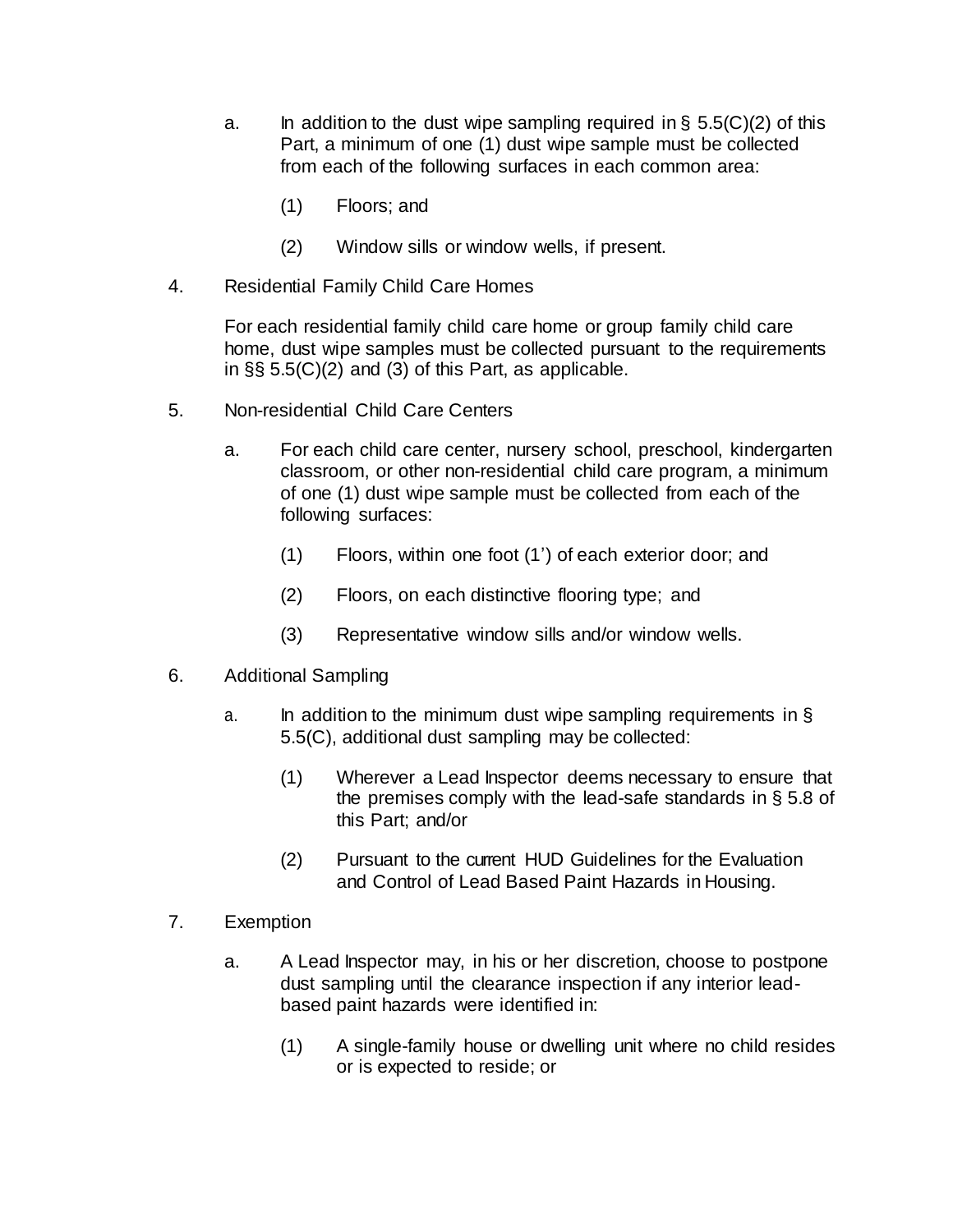- (2) A multi-unit common area where no child resides or is expected to reside in any associated dwelling unit.
- D. Soil
	- 1. A Lead Inspector shall collect the following soil samples pursuant to  $\S$ 5.7.4 of this Part:
	- 2. Primary Structure
		- a. A minimum of one (1) sample of bare soil must be collected between the foundation and the drip line on each side of the primary structure, or from any other area that contains bare soil on a side of the primary structure where the soil in the drip zone is covered, pursuant to § 12.5.13 of this Subchapter.
			- (1) A composite soil sample may only include representative subsamples collected on the same side of a primary structure.
	- 3. Accessory Structure(s)
		- a. A minimum of one (1) sample of bare soil must be collected within the drip zone of each painted accessory structure, including, but not limited to, garages, sheds, play equipment, and fencing known or suspected to have been painted with lead-based paint.
			- (1) A composite soil sample may only include representative subsamples taken from the same accessory structure.
	- 4. Play Area
		- a. A minimum of one (1) sample of bare soil must be collected in each play area, or mid-yard if there is no play area. It should be noted in the lead inspection report if there is no area designated or suitable for play.
			- (1) A composite soil sample may only contain representative subsamples from the same play area.
			- (2) A separate sample must be collected from each sandbox, if present.
	- 5. Additional Sampling
		- a. In addition to the minimum soil evaluation requirements of this Section, additional soil sampling may be conducted: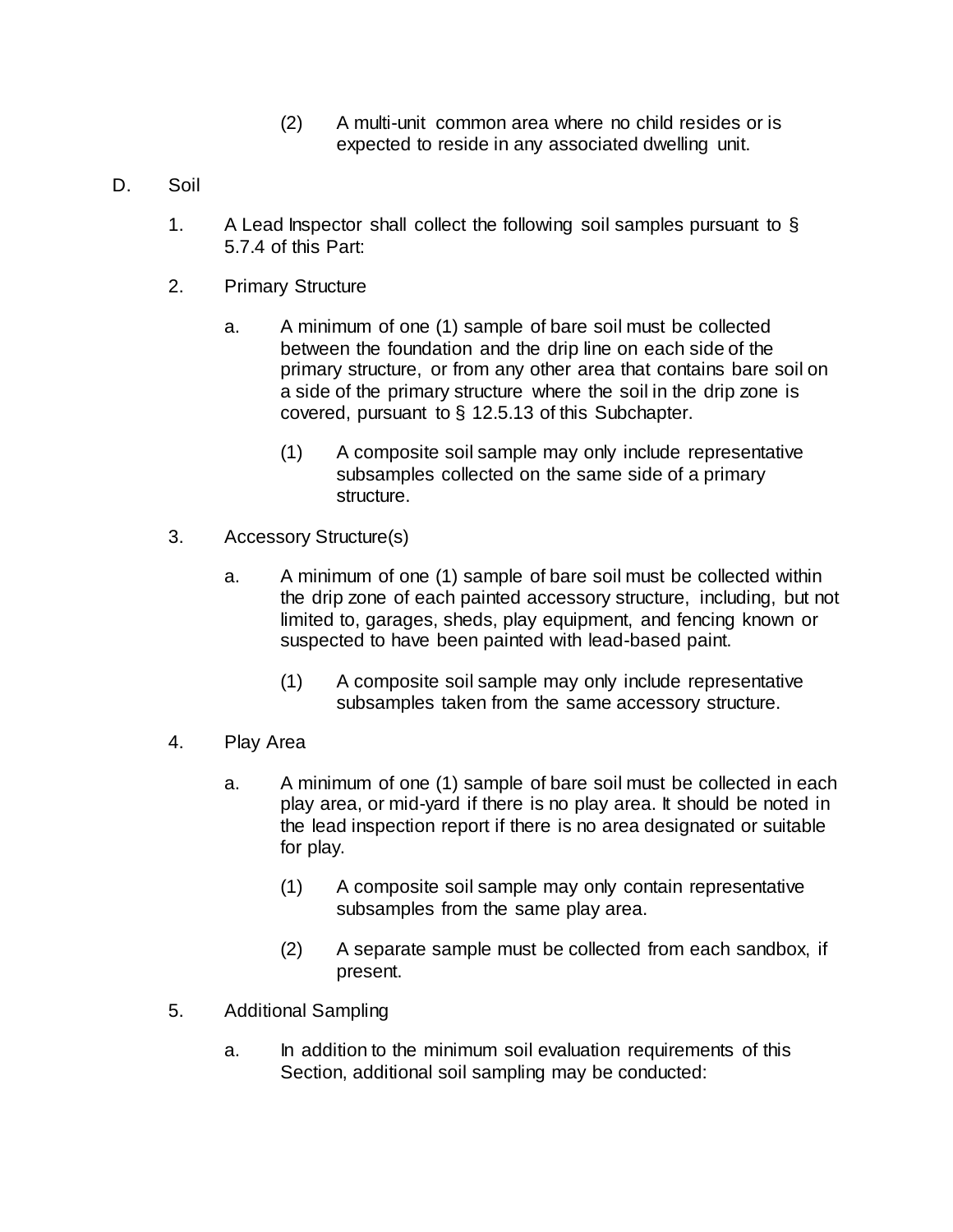- (1) In any areas where paint chips or sanding residue are visible, including areas where the soil is otherwise covered;
- (2) Wherever a Lead Inspector deems necessary to ensure that the premises comply with the lead-safe standards in § 5.8 of this Part;
- (3) Pursuant to the current HUD Guidelines for the Evaluation and Control of Lead Based Paint Hazards in Housing.
- 6. Exemption
	- a. A Lead Inspector may delay soil sampling to a future date when the ground is frozen or covered with ice or snow.
		- (1) The reason for the delay must be noted in the lead inspection report.
		- (2) The samples must be collected as soon as weather permits, and no later than the following March 31<sup>st</sup>.
- E. Water
	- 1. A Lead Inspector shall collect water samples pursuant to  $\S 5.7.5$  of this Part.
	- 2. First Draw Sample
		- a. If feasible, a first draw sample of cold water should be collected from the tap(s) when the water has gone unused for six (6) hours or more.
		- b. Residential Facility

The tap that serves as the main source of drinking water in a residential dwelling unit must be identified as the water sampling location. Secondary drinking water sources (e.g. bathroom sinks) are not required to be sampled.

c. Non-Residential Facility

All taps that are used for food preparation, cooking, and/or drinking purposes at a non-residential facility must be identified as the sampling location(s). This includes all drinking fountains used by children.

3. Flushed Sample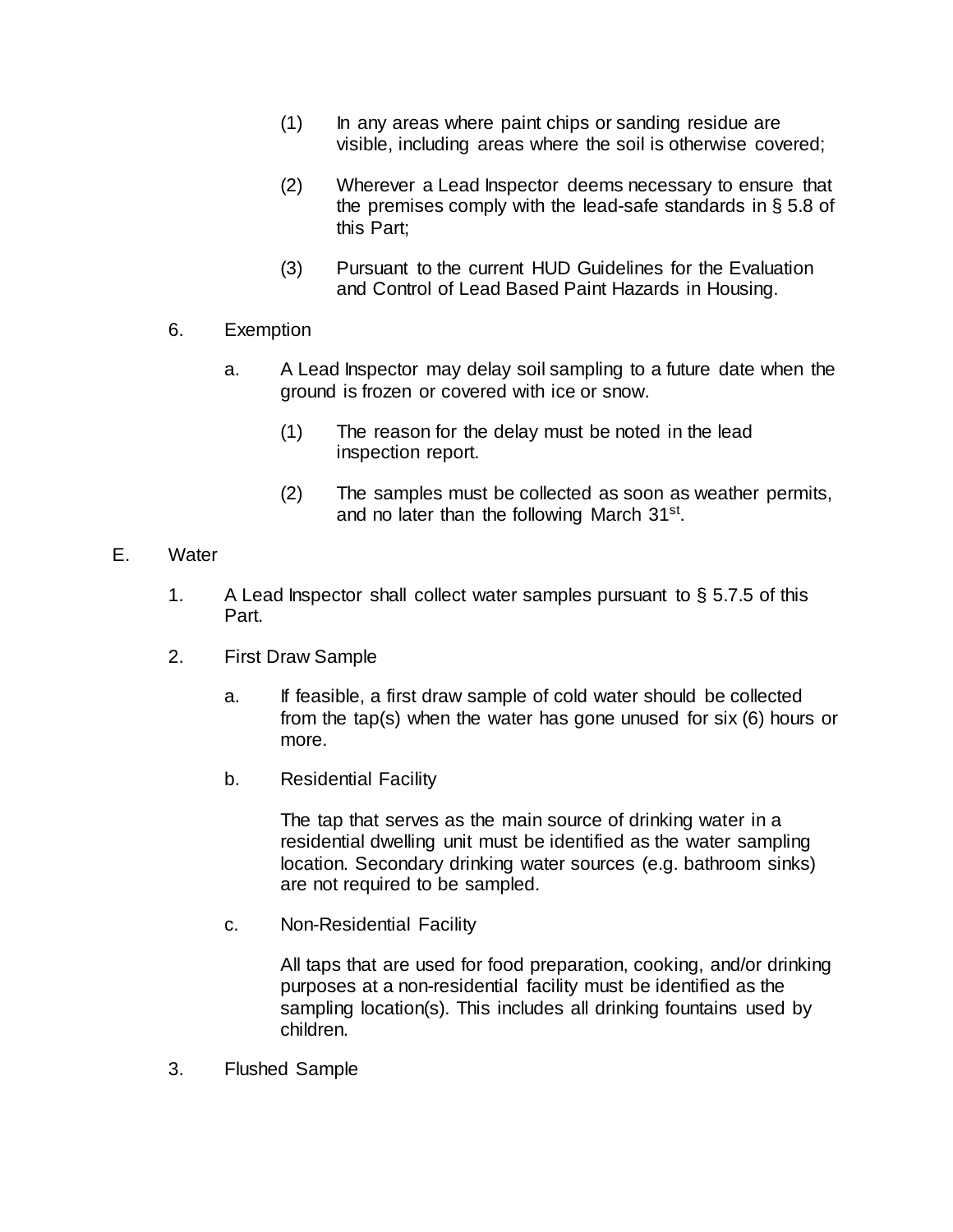- a. As a minimum, one (1) flushed sample of cold water must be collected by running the tap(s) for approximately one (1) minute, or until the water turns cold. A period of longer than one (1) minute may be required for the water to turn cold in a dwelling unit above the first (1st) floor of a multi-unit building or a child-occupied facility located within a large building. The exact flushing time should be recorded in the lead inspection report.
- b. Residential Facility

The tap that serves as the main source of drinking water in a residential dwelling unit must be identified as the water sampling location. Secondary drinking water sources (e.g., bathroom sinks) are not required to be sampled.

c. Non-Residential Facility

All taps that are used for food preparation, cooking, and/or drinking purposes at a non-residential facility must be identified as the sampling location(s). This includes all drinking fountains used by children. A minimum of one (1) tap must be sampled at a child care center even if no tap is reportedly used for food preparation, cooking, or drinking purposes.

- F. Lead-Safe Certificate
	- 1. The Lead Inspector who conducted the Comprehensive Environmental Lead Inspection shall issue the following lead certificate, as applicable:
		- a. A Full Lead-Safe Certificate (Form PBLC-21) when all paint, dust, soil, and water results are below the lead-safe thresholds in § 5.8 of this Part; or
		- b. A Conditional Lead-Safe Certificate (Form PBLC-15) when all paint, dust, soil, and water results at least meet the conditional lead-safe standards in § 5.8 of this Part (e.g., intact lead-based paint, covered soil); or
		- c. Between November 1st and March 31st, an Interior Conditional Lead-Safe Certificate (Form PBLC-15-I) when at least the interior paint, dust, and water meet the conditional lead-safe standards in § 5.8 of this Part.
			- (1) The expiration date of the Interior Conditional Lead-Safe Certificate (Form PBLC-15I), will be the following June  $30<sup>th</sup>$ ; and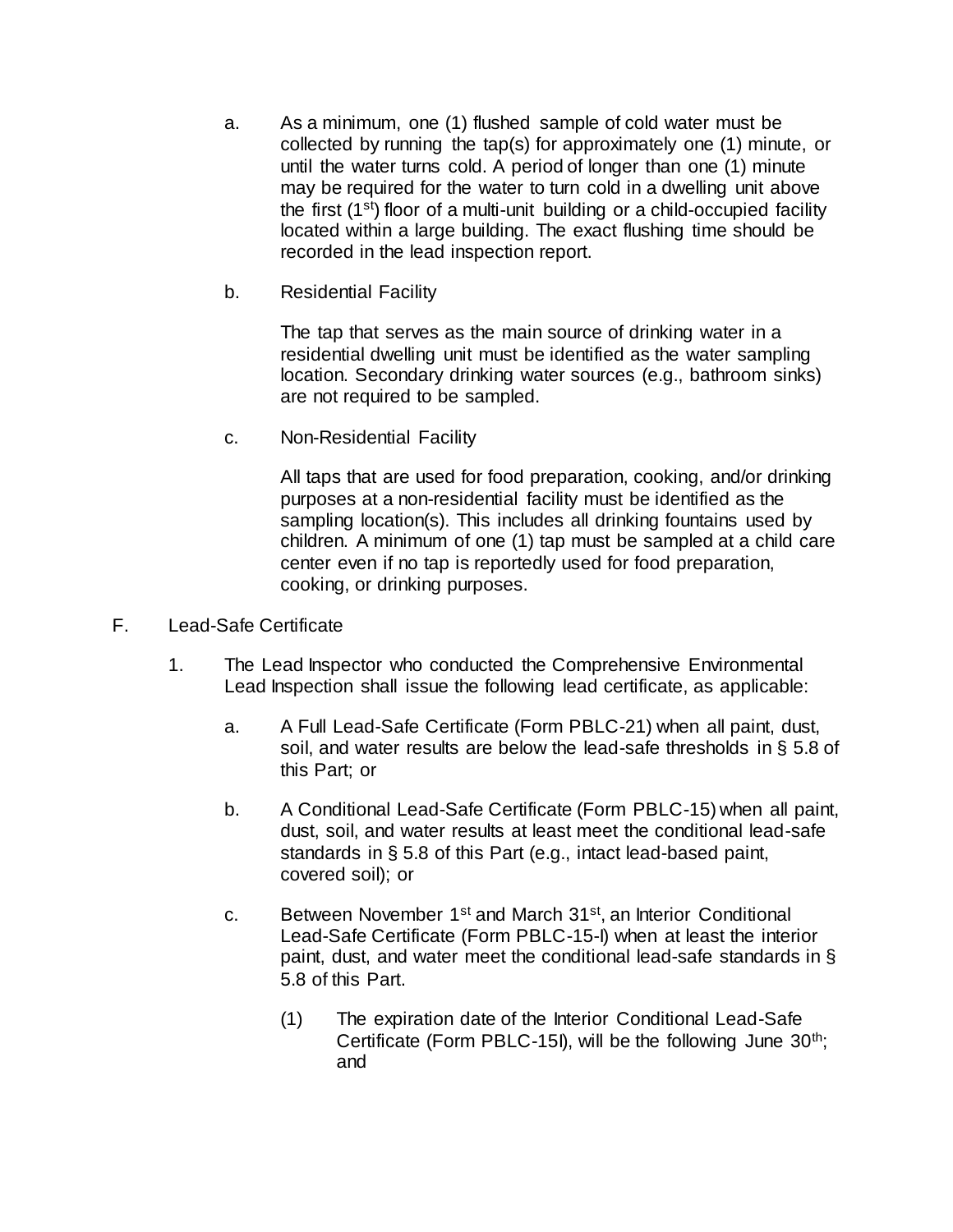- (2) The exterior paint hazards must be corrected by the following June 30<sup>th</sup> and an exterior re-inspection is required on or before June 30<sup>th</sup> to obtain a Conditional Lead-Safe Certificate (Form PBLC-15); and
- $(3)$  Before June 30<sup>th</sup>, the Lead Inspector who passes the exterior re-inspection shall issue a Conditional Lead-Safe Certificate (Form PBLC-15) and the expiration date of the new Conditional Lead-Safe Certificate (Form PBLC-15), which includes the exterior and soil, will be two (2) years from the date of achieving interior dust wipe clearance.
- (4) After June  $30<sup>th</sup>$ , an LHR Clearance Inspection, including interior dust wipe sampling, is required to obtain a valid Conditional Lead-Safe Certificate (Form PBLC-15).

## **5.6 Clearance Inspections**

## **5.6.1 General Requirements**

- A. The purpose of a clearance inspection is to ensure that lead hazard reduction (LHR), lead hazard control (LHC), or renovation, repair, and painting (RRP) activities:
	- 1. Were performed using lead-safe work practices;
	- 2. Appropriate cleanup was completed;
	- 3. Paint, dust, soil, and/or water testing, as applicable, are performed pursuant to § 5.7 of this Part;
		- a. The Lead Inspector or Lead Assessor, as applicable, shall wait at least one (1) hour after final cleanup is completed before collecting any dust samples.
	- 4. Paint, dust, soil, and/or water test results, as applicable, meet the leadsafe standards in § 5.8 of this Part; and
	- 5. The child care center, single-family house, dwelling unit and common areas, or work area(s), as applicable, are safe for re-occupancy.
- B. A lead Inspector, who performed a clearance inspection where the visual assessment or environmental lead sample results failed to meet the requirements of §§ 5.6 and 5.8 of this Part, shall inform the owner and Lead Supervisor or Lead Renovator, as applicable, of the failure(s) and additional work required prior to repeating the clearance inspection.

## **5.6.2 Lead Hazard Reduction (LHR) Projects**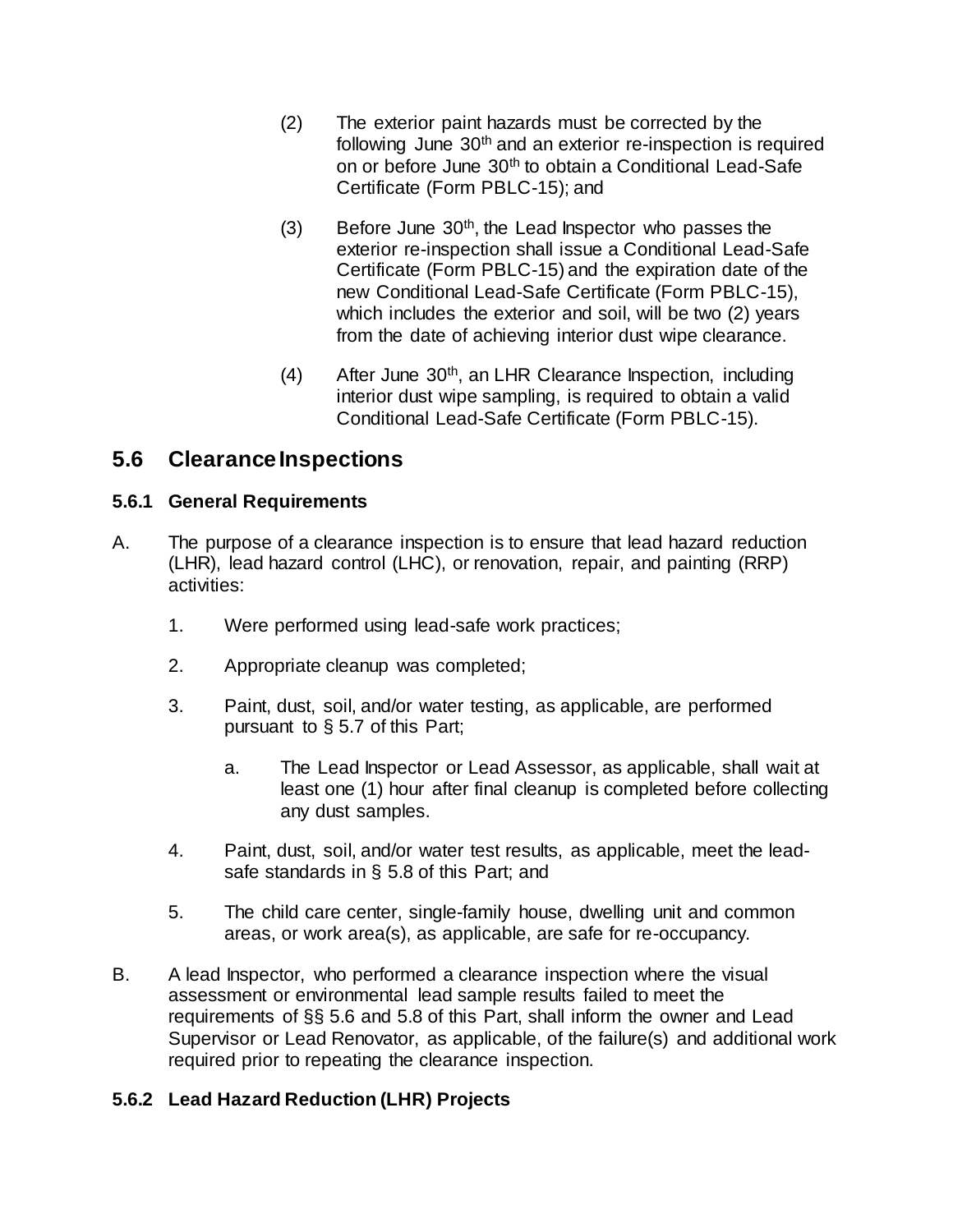- A. General Requirements
	- 1. A Lead Inspector shall conduct an LHR Clearance Inspection pursuant to § 5.6(B) of this Part and § 12.4 of this Subchapter.
	- 2. Surfaces containing lead-based paint which were made intact, covered, removed or replaced as well as lead in dust, soil, or water treatments must all be documented in a lead inspection report.
- B. The Lead Hazard Reduction Clearance Inspection must include:
	- 1. A visual assessment to verify that all lead-based paint is intact with no friction or impact surfaces and no visible dust or paint chips remain in the clearance area;
	- 2. Interior dust wipe samples, collected pursuant to §§ 5.5(C) and 5.7.3 of this Part;
	- 3. Soil samples, collected, pursuant to §§ 5.5(D) and 5.7.4 of this Part, in any areas of bare soil not previously determined to meet the lead-safe standards in § 5.8.5 of this Part; and
	- 4. Water sample(s), collected, pursuant to §§ 5.4(E) and 5.7.5 of this Part, in all instances in which lead hazard reduction included repairs or modifications to the plumbing system.
- C. If the LHR project is done in phases, a temporary Partial Lead-Safe Certificate (Form PBLC-27) may be issued at the conclusion of each phase of the project to certify that the work area(s) specified on Form PBLC-27 are safe for reoccupancy.
- D. For an LHR project done in phases where temporary Partial Lead-Safe Certificates (Form PBLC-27) were issued at the conclusion of each phase of the project, a Conditional Lead-Safe Certificate (Form PBLC-15) or Full Lead-Safe Certificate (Form PBLC-21), as applicable, must be issued by the Lead Inspector who conducts the final LHR clearance inspection.
	- 1. The expiration date of the Conditional Lead-Safe Certificate (Form PBLC-15) is two (2) years from the date the dust wipes passed in the dwelling unit. A Renewal Inspection is required every two (2) years.
- E. For a Conditional Lead-Safe Certificate (PBLC-15) or Full Lead-Safe Certificate (Form PBLC-21), the LHR clearance area must include the entire single-family house, or dwelling unit and common areas, as applicable.
- F. If an initial CELI was not performed prior to the LHR project, a CELI must be performed at the conclusion of the project, in lieu of an LHR Clearance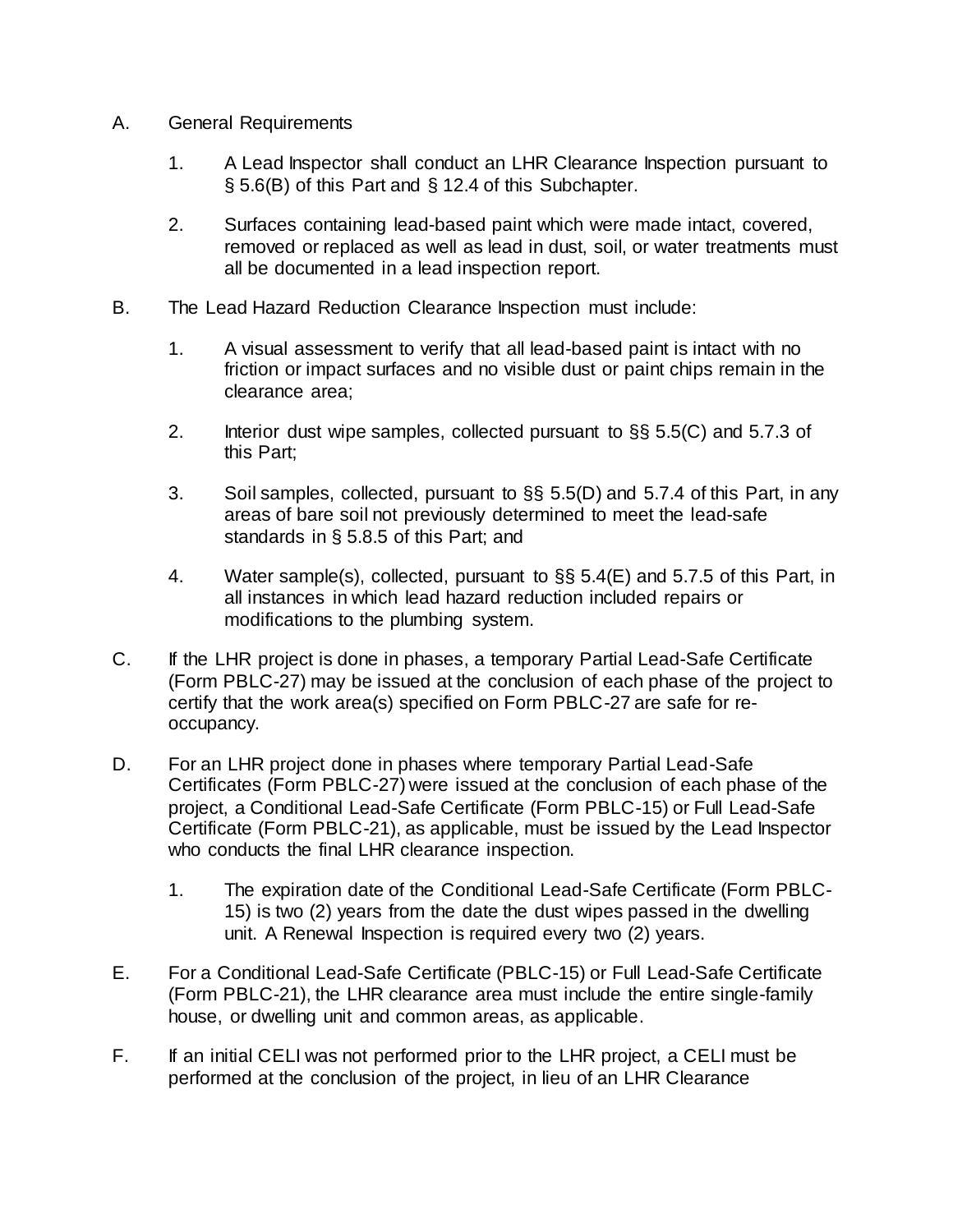Inspection, to obtain a Conditional Lead-Safe Certificate (Form PBLC-15) or Full Lead-Safe Certificate (Form PBLC-21), as applicable.

G. A Lead Inspector who performed an LHR Clearance Inspection must also provide a signed copy of any related lead certificates to the Lead Contractor who performed the work.

## **5.6.3 Lead Hazard Control (LHC) Projects**

- A. General Requirements
	- 1. A Lead Inspector shall conduct an LHC Clearance Inspection pursuant to and § 5.6 of this Part.
	- 2. Surfaces containing lead-based paint which were made intact, covered, removed or replaced as well as lead in dust, soil, or water treatments must all be documented in a lead inspection report.
- B. An LHC Clearance Inspection must include:
	- 1. A visual assessment to verify that all lead-based paint is intact with no friction or impact surfaces and no visible dust or paint chips remain in the clearance area;
	- 2. Interior dust wipe samples, collected pursuant to  $\S$ § 5.5(C) and 5.7.3 of this Part;
	- 3. Soil samples, collected pursuant to §§ 5.5(D) and 5.7.4 of this Part, in any areas of bare soil not previously determined to meet the lead-safe standards in § 5.8 of this Part; and
	- 4. Water sample(s) collected pursuant to §§ 5.5(E) and 5.7.5 of this Part, in all instances in which lead hazard control included repairs or modifications to the plumbing system.
- C. If the LHC scope of work is limited to certain rooms/areas, components, or media, a temporary Partial Lead-Safe Certificate (Form PBLC-27) may be issued at the conclusion of the work to certify that the work area(s) specified on Form PBLC-27 are safe for re-occupancy.
- D. If the LHC project is done in phases, a temporary Partial Lead-Safe Certificate (Form PBLC-27) may be issued at the conclusion of each phase of the project to certify that the work area(s) specified on Form PBLC-27 are safe for reoccupancy.
- E. For an LHC project done in phases where temporary Partial Lead-Safe Certificates (Form PBLC-27) were issued at the conclusion of each phase of the project, a Conditional Lead-Safe Certificate (Form PBLC-15) or Full Lead-Safe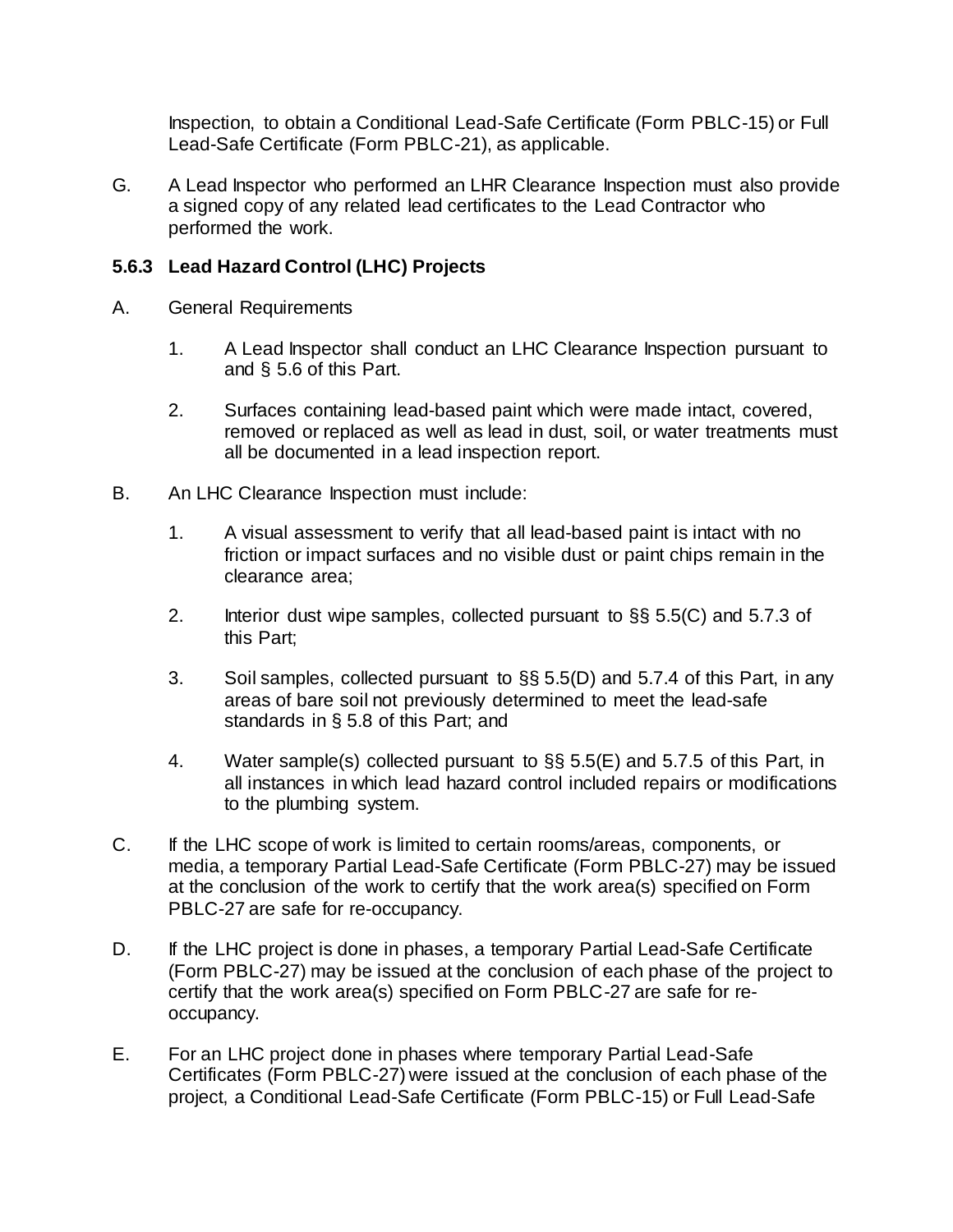Certificate (Form PBLC-21), as applicable, must be issued by the Lead Inspector who conducts the final LHC clearance inspection.

- 1. The expiration date of the Conditional Lead-Safe Certificate (Form PBLC-15) is two (2) years from the date the dust wipes passed in the dwelling unit. A Renewal Inspection is required every two (2) years.
- F. For a Conditional Lead-Safe Certificate (Form PBLC-15) or Full Lead-Safe Certificate (Form PBLC-21):
	- 1. The LHC clearance area must include the entire child care center, singlefamily house, or dwelling unit and common areas, as applicable.
	- 2. If an initial Comprehensive Environmental Lead Inspection was not performed prior to the LHC project, a CELI must be performed at the conclusion of the LHC project, in lieu of an LHC Clearance Inspection, to obtain a Conditional Lead-Safe Certificate (Form PBLC-15) or Full Lead-Safe Certificate (Form PBLC-21), as applicable.
- G. Alternatively, an LHM Inspection may be performed by a Lead Inspector or Lead Assessor, in lieu of an LHC Clearance Inspection, to obtain a Certificate of Lead Conformance (LHM-2-1).

### **5.6.4 Renovation, Repair, and Painting (RRP) Projects**

- A. A Lead Inspector or Lead Assessor shall conduct an optional RRP Clearance Inspection pursuant to § 5.6 of this Part. Additional information on RRP clearance inspections can be found in the Department guidance document Lead-Safe Work Practices.
- B. For a Partial Lead-Safe Certificate (Form PBLC-27), the RRP clearance area(s) must include the contained work area(s), which should be at least six feet (6') beyond where any lead-based paint was disturbed, plus two feet (2') beyond the containment area(s), as well as pathways used to access the work area(s), and pathways used to remove waste.
- C. The RRP Clearance Inspection must include a visual assessment and enough dust wipe sampling to verify that the work area(s) were adequately cleaned. As a minimum, three (3) dust wipes and one (1) field blank must be collected, pursuant to § 5.7.3 of this Part. Additional information on dust wipes can be found in the Department Guidance document, Lead-Safe Work Practices.
- D. The clearance area(s) and scope of work must be clearly specified on the Partial Lead-Safe Certificate (Form PBLC-27).
- E. Spot Removal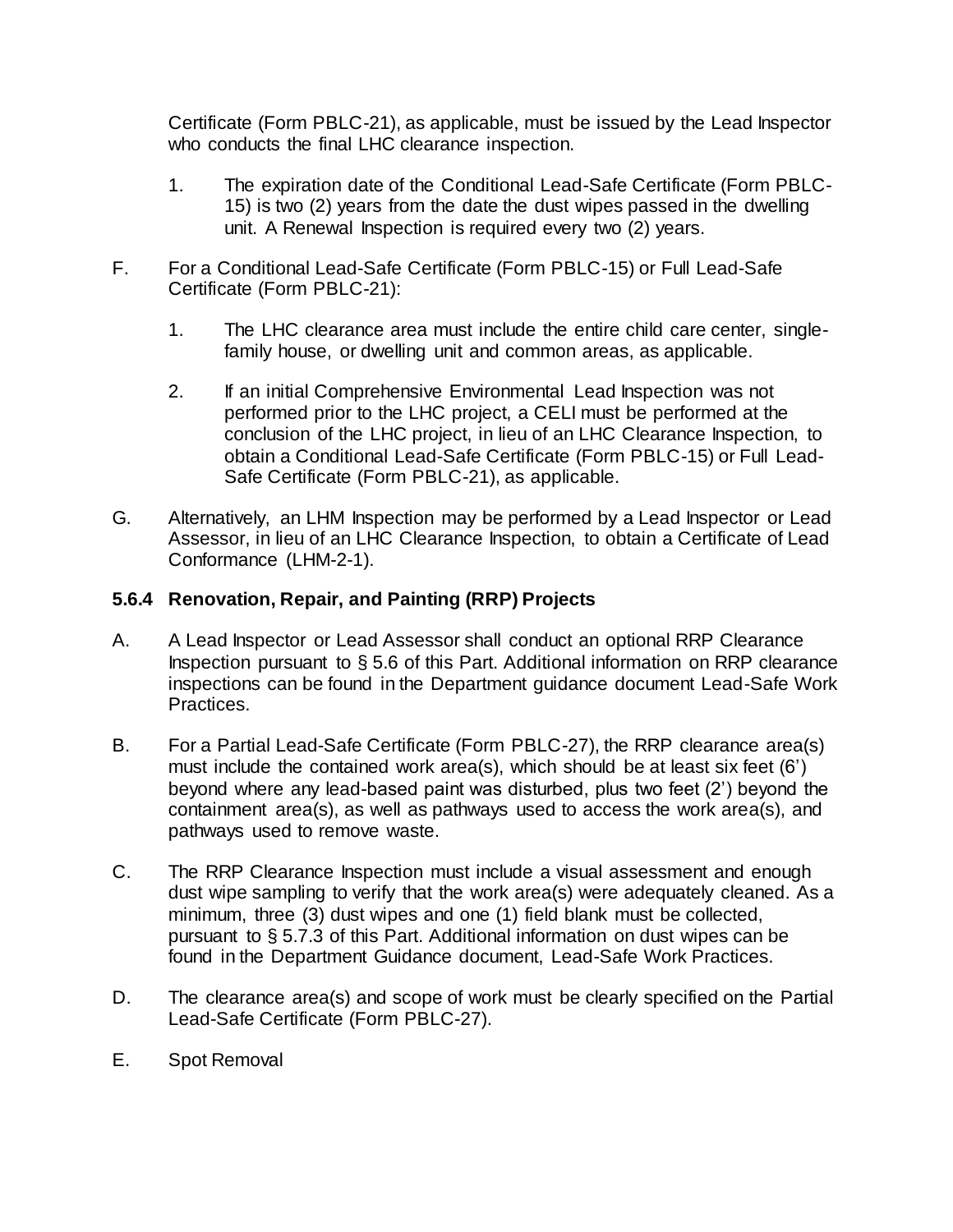- 1. A clearance inspection is not required for spot removal or minor repairs and maintenance activities provided that the work did not include any:
	- a. Prohibited work practices;
	- b. Window removal or replacement;
	- c. Interior mechanical paint removal; or
	- d. Demolition activities.

#### **5.6.5 Renewal Inspections**

- A. General Requirements
	- 1. A Lead Inspector shall perform a Renewal Inspection pursuant to  $\S 5.6.5$ of this Part.
	- 2. The purpose of a Renewal Inspection is to determine that a child care center, single-family house, or dwelling unit and common areas, as applicable, are maintained in a lead-safe condition, free of lead hazards, in order to renew a Conditional Lead-Safe Certificate (Form PBLC-15).
		- a. A Conditional Lead-Safe Certificate (Form PBLC-15) expires two (2) years from the date of achieving interior dust wipe clearance, as specified on Form PBLC-15.
		- b. Renewal Inspections are required at regulated facilities every two (2) years, regardless of occupancy.
- B. The Renewal Inspection must include:
	- 1. A visual assessment to verify that all lead-based paint is intact with no friction or impact surfaces;
	- 2. Interior dust wipe sampling, collected pursuant to §§ 5.5(C) and 5.7.3 of this Part;
	- 3. Soil sampling, pursuant to §§ 5.5(D) and 5.7.4 of this Part, in any areas of bare soil not previously determined to meet the lead-safe standards in § 5.8 of this Part; and
	- 4. Additional water sampling, pursuant to §§ 5.5(E) and 5.7.5 of this Part, in all instances in where repairs or modifications to the plumbing system were made since the previous lead inspection.

#### **5.6.6 Partial Lead Inspections**

A. General Requirements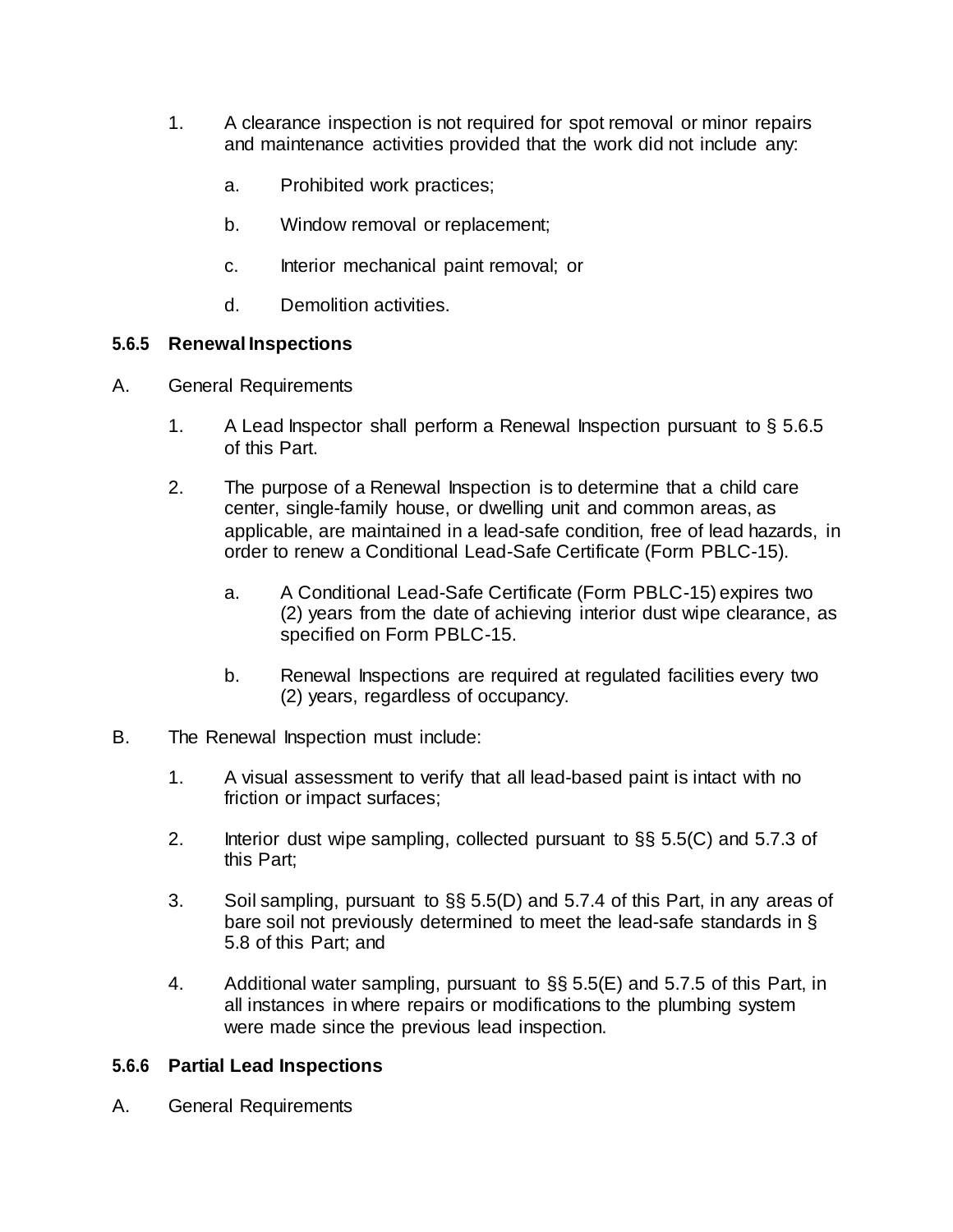- 1. A Partial Lead Inspection does not provide the complete evaluations of a Comprehensive Environmental Lead Inspection and cannot serve to determine lead-safe compliance with this Part for a child care center, single-family house, or dwelling unit and common areas.
	- a. Only a Lead Inspector or Lead Assessor shall conduct a Partial Lead Inspection to identify lead hazards or determine compliance with one (1) or more lead standards in § 5.8 of this Part.
	- b. A Partial Lead Inspection may be an initial or follow-up inspection.
	- c. A Partial Lead Inspection may be limited to certain rooms/areas or media.
- B. Testing Methods

A Lead Inspector or Lead Assessor shall use the approved testing methods for paint, dust, soil, and/or water in § 5.7 of this Part.

C. Lead Certificate

A Lead Inspector or Lead Assessor may issue a temporary Partial Lead-Safe Certificate (Form PBLC-27) for any rooms/areas or media that meet the lead-safe standards in § 5.8 of this Part but is not required to do so.

#### **5.6.7 Special Requirements for Renovation Repair and Painting (RRP) Testing**

- A. General Requirements
	- 1. Only a Lead Inspector or Lead Assessor may perform representative testing of painted surfaces to determine the applicability of the RRP Rule.
		- a. A Lead Inspector or Lead Assessor who performs a Partial Lead Inspection for the purpose of determining the applicability of the RRP Rule, shall complete and sign a Partial Lead Inspection Report, pursuant to all applicable requirements of § 5.6.6 of this Part.
	- 2. A Lead Renovator, who uses EPA-recognized lead test kits or collects paint chip samples to determine the applicability of the RRP Rule, shall test or paint chip sample every affected component.
		- a. For the purposes of this Part, paint testing by a Lead Renovator to determine the applicability of the RRP Rule is not considered a Partial Lead Inspection.
- B. Reporting Requirement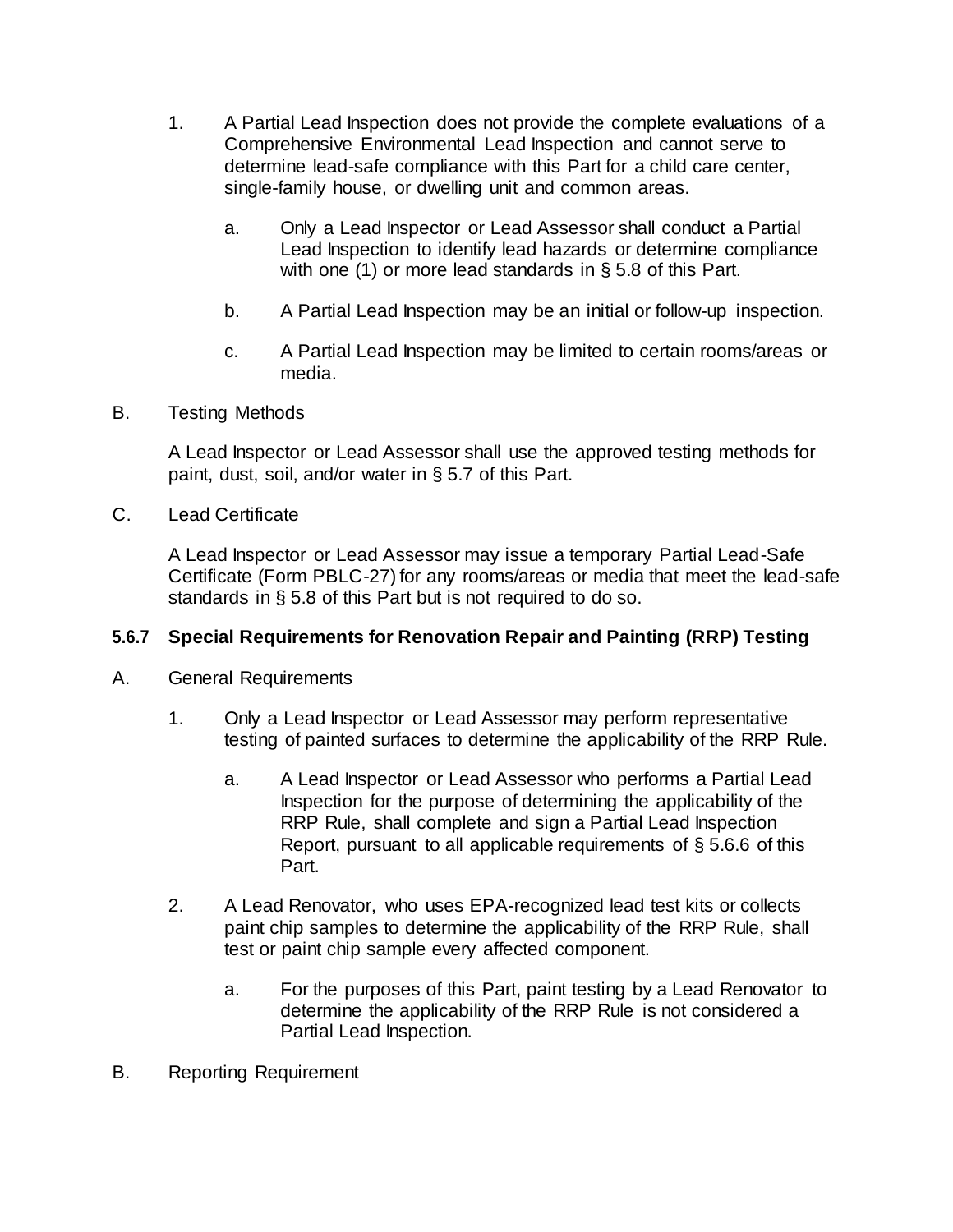- 1. The Lead Renovator shall document all information required on an EPA Test Kit Documentation Form or Paint Chip Sample Collection Form, as applicable.
- 2. The Lead Renovator shall provide a copy of the EPA Test Kit Documentation Form and/or Paint Chip Sample Collection Form to the owner within seven (7) days of the test date or seven (7) days of receipt of the paint chip sample results provided that the samples were received for laboratory analysis within seven (7) days of being collected.
- 3. If requested, the Lead Renovator shall provide a copy of the EPA Test Kit Documentation Form and/or Paint Chip Sample Collection Form to the Department within seven (7) days of the request.

## **5.7 Environmental Lead Testing Methods**

## **5.7.1 Approved Testing Methods**

- A. A Lead Inspector, Lead Assessor, or Lead Renovator is trained and licensed or certified to use one (1) or more of the following testing methods for lead in paint, dust, soil, and/or water:
	- 1. EPA-recognized lead test kit for positive or inconclusive results by a Lead Inspector or Lead Assessor;
	- 2. EPA-recognized lead test kit for applicability of the RRP Rule used by a Lead Renovator;
	- 3. X-Ray Fluorescence (XRF) Analyzer for on-site paint testing by a Lead Inspector or supervised Lead Inspector-in-Training;
	- 4. XRF analysis of dust wipe or soil samples by a person who is ELPATaccredited as being proficient for lead analysis during the period the dust wipe or soil sample analysis, as applicable, is performed;
	- 5. Paint chip, dust wipe, soil, or drinking water sampling for analysis by a laboratory certified pursuant to § 11.9 of this Subchapter; and/or

| Any other method approved in writing by the Department.<br>6. |              |             |      |       |  |  |  |
|---------------------------------------------------------------|--------------|-------------|------|-------|--|--|--|
| <b>Approved Lead Testing Methods</b>                          |              |             |      |       |  |  |  |
|                                                               | <b>Paint</b> | <b>Dust</b> | Soil | Water |  |  |  |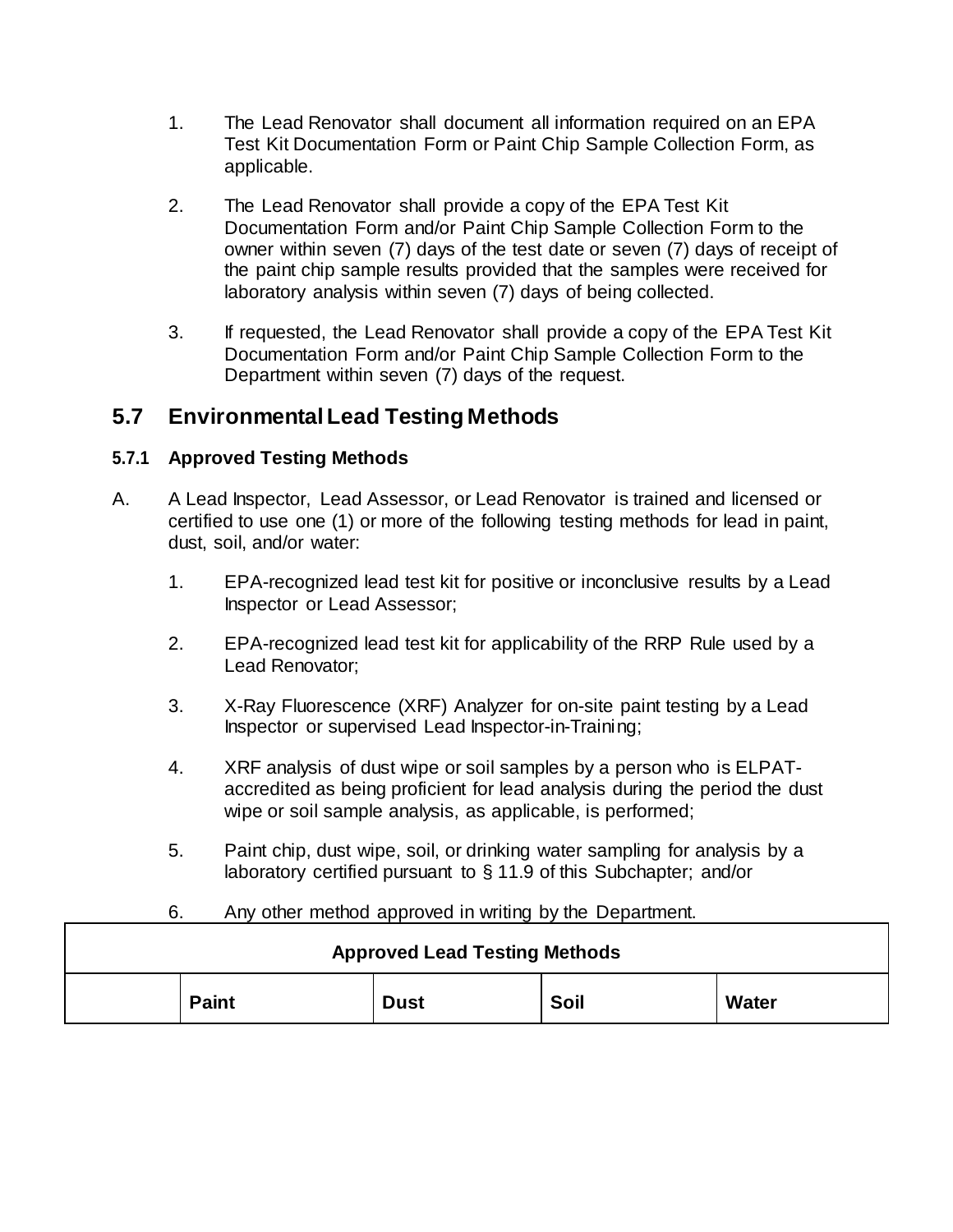| <b>EPA</b><br>recognized<br><b>Lead Test</b><br>Kit             | <b>Lead Assessor</b><br>Lead Inspector<br>Supervised Lead<br>Inspector-in-Training<br><b>Certified Lead</b><br>Renovator | Not Applicable                                                                         | Not Applicable                                                                         | Not Applicable                                                                         |
|-----------------------------------------------------------------|--------------------------------------------------------------------------------------------------------------------------|----------------------------------------------------------------------------------------|----------------------------------------------------------------------------------------|----------------------------------------------------------------------------------------|
| <b>XRF</b><br>Analyzer                                          | Lead Inspector<br>Supervised Lead<br>Inspector-in-Training                                                               | ELPAT-<br>accredited person                                                            | ELPAT-accredited<br>person                                                             | Not Applicable                                                                         |
| Lead<br><b>Sampling</b><br>for<br>Laboratory<br><b>Analysis</b> | <b>Lead Assessor</b><br>Lead Inspector<br>Supervised Lead<br>Inspector-in-Training<br><b>Certified Lead</b><br>Renovator | <b>Lead Assessor</b><br>Lead Inspector<br>Supervised Lead<br>Inspector-in-<br>Training | <b>Lead Assessor</b><br>Lead Inspector<br>Supervised Lead<br>Inspector-in-<br>Training | <b>Lead Assessor</b><br>Lead Inspector<br>Supervised Lead<br>Inspector-in-<br>Training |

## **5.7.2 Paint**

- A. General Requirements
	- 1. The construction date of the subject building, dwelling, and/or accessory structure(s) must be determined:
		- a. For the purposes of this Part, all painted surfaces constructed after January 1, 1978 (post-1978) are assumed to be below the leadsafe thresholds in § 5.8 of this Part, unless proven otherwise; testing is not required.
		- b. For the purposes of this Part, all painted surfaces constructed before January 1, 1978 (pre-1978) must be assumed to exceed the lead-safe threshold in § 5.8 of this Part, unless proven otherwise; testing is required to determine if the lead concentration is below the lead-safe thresholds in § 5.8 of this Part.
	- 2. Only a Lead Inspector or Lead Assessor may group together building components which have the same painting histories into a single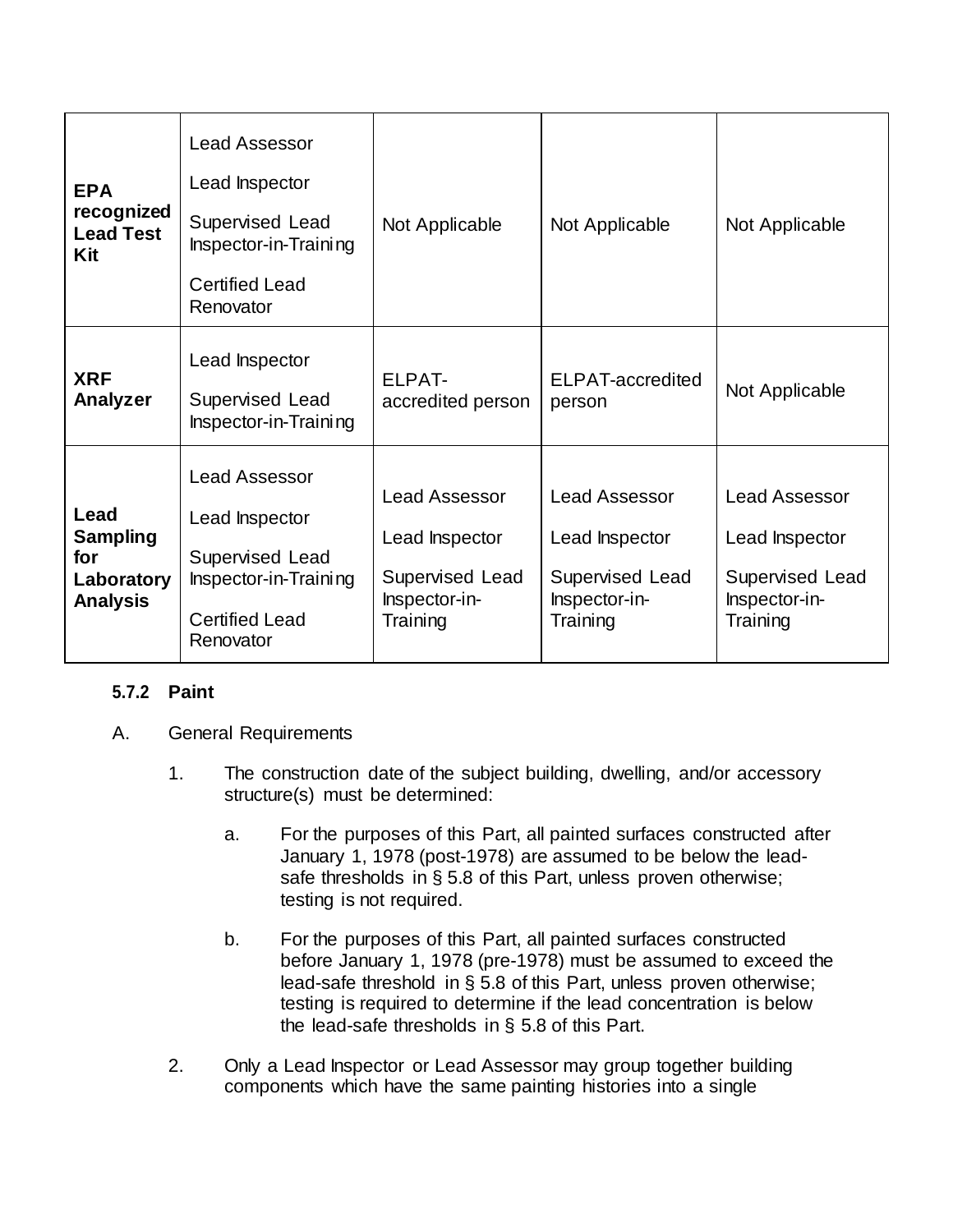representative test in one (1) building, dwelling, dwelling unit, common area, or accessory structure, as applicable.

- a. Painted fixtures which are physically attached to the premises must be included.
- 3. A Lead Renovator shall test each component that will be disturbed by renovation, repair, and painting (RRP) activities, either by using a lead test kit or by collecting a paint chip sample for laboratory analysis.
	- (1) Painted fixtures which are physically attached to the premises must be included.
- 4. For the purposes of this Part, a surface coating is lead-based paint if a single testing method is positive for lead when multiple testing methods are used (i.e. lead test kit, XRF Analyzer, or laboratory analysis of a paint chip sample).
- B. Lead Test Kits
	- 1. EPA-recognized lead test kits may be used by a certified Lead Renovator in accordance with the manufacturer's instructions to confirm the presence of lead-based paint, either to show that damaged paint is a lead hazard or to show whether the Renovation, Repair, and Painting (RRP) Rule applies to the tested surface.
		- a. EPA-recognized lead test kits may be used by a Lead Inspector or Lead Assessor to confirm the presence of lead-based paint to show that damaged paint is a lead hazard. A Lead Inspector or Lead Assessor shall not damage intact paint to use a lead test kit.
	- 2. Test kits may not be used to determine lead-safe status, to determine eligibility for exemption from the Lead Disclosure Rule or the Lead Safe Housing Rule, or to serve as the basis for a Full Lead-Safe Certificate (Form PBLC-21).
- C. Paint Chip Sampling
	- 1. A Lead Inspector or Lead Assessor shall collect paint chip samples for laboratory analysis by collecting a minimum of one (1) sample from each testing combination that is the minimum weight or area required by the analyzing laboratory.
	- 2. A Lead Renovator shall collect paint chip samples by collecting a sample that is the minimum weight or area required by the analyzing laboratory from each building component that will be affected by renovation, repair, and painting (RRP) activities.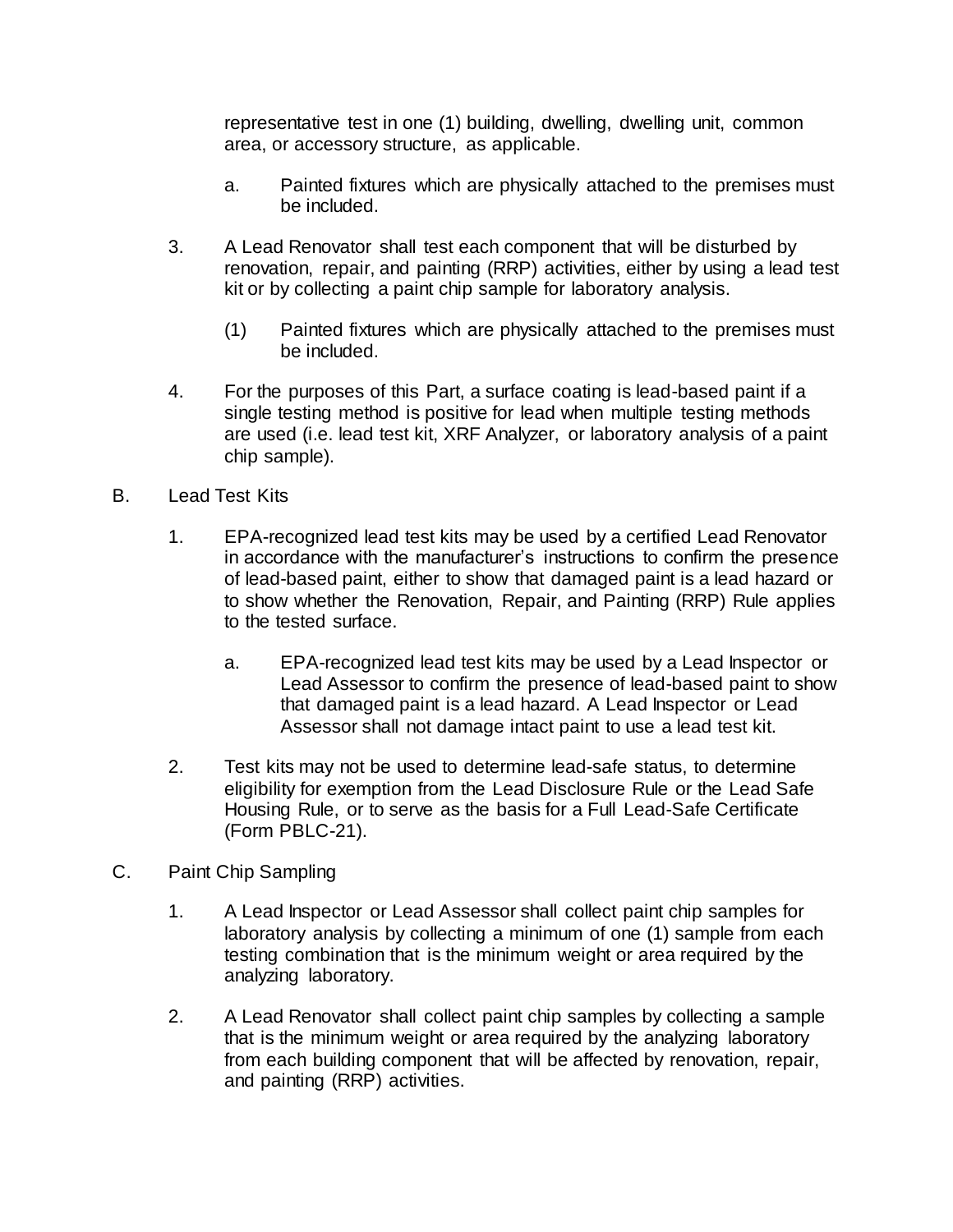- 3. Paint samples must be removed in a manner that minimizes the possibility of creating lead-contaminated dust or debris and immediately cleaning any dust or debris, if generated, and repairing the surface from which the paint sample was collected, if necessary.
- 4. Alternatively, paint chip samples may be collected pursuant to the EPA RRP Program Paint Chip Sample Collection Guide and reported as milligrams per square centimeter (mg/cm<sup>2</sup>).

### D. XRF Testing

- 1. A Lead Inspector or supervised Lead Inspector-in-Training shall successfully complete radiation safety training approved by the Department before operating or transporting an XRF Analyzer in Rhode Island.
- 2. A Lead Inspector or supervised Lead Inspector-in-Training shall use an XRF Analyzer for on-site measurements of painted surfaces in accordance with the most current EPA/HUD XRF Performance Characteristic Sheet (PCS) for that instrument.
- 3. A Lead Inspector or supervised Lead Inspector-in-Training shall operate an XRF under a currently valid specific or general radioactive materials license for the XRF instrument used, in accordance with the Department's Rules and Regulations for the Licensing of Radioactive Material (Part [40-](https://rules.sos.ri.gov/regulations/part/216-40-20-7) [20-7](https://rules.sos.ri.gov/regulations/part/216-40-20-7) of this Title).
- 4. A Lead Inspector or supervised Lead Inspector-in-Training, using an XRF instrument in Rhode Island with a radioactive materials license issued by another jurisdiction, shall follow the reciprocity provisions of the Department's Rules and Regulations for the Licensing of Radioactive Material (Part [40-20-7](https://rules.sos.ri.gov/regulations/part/216-40-20-7) of this Title).
- 5. The manufacturer, model number, and serial number of the XRF Analyzer and results of all calibration verification checks for a lead inspection must be recorded in the lead inspection report.

#### **5.7.3 Dust**

- A. General Requirements
	- 1. Dust wipe samples must represent a "worst case" situation and, for floors, the samples must be collected from areas nearest entries, in high traffic areas, under windows, and in areas frequently used by children.
	- 2. For clearance inspections, dust wipe samples must be collected in work areas, adjacent to work areas, as well as pathways used to access work areas and pathways used to remove waste.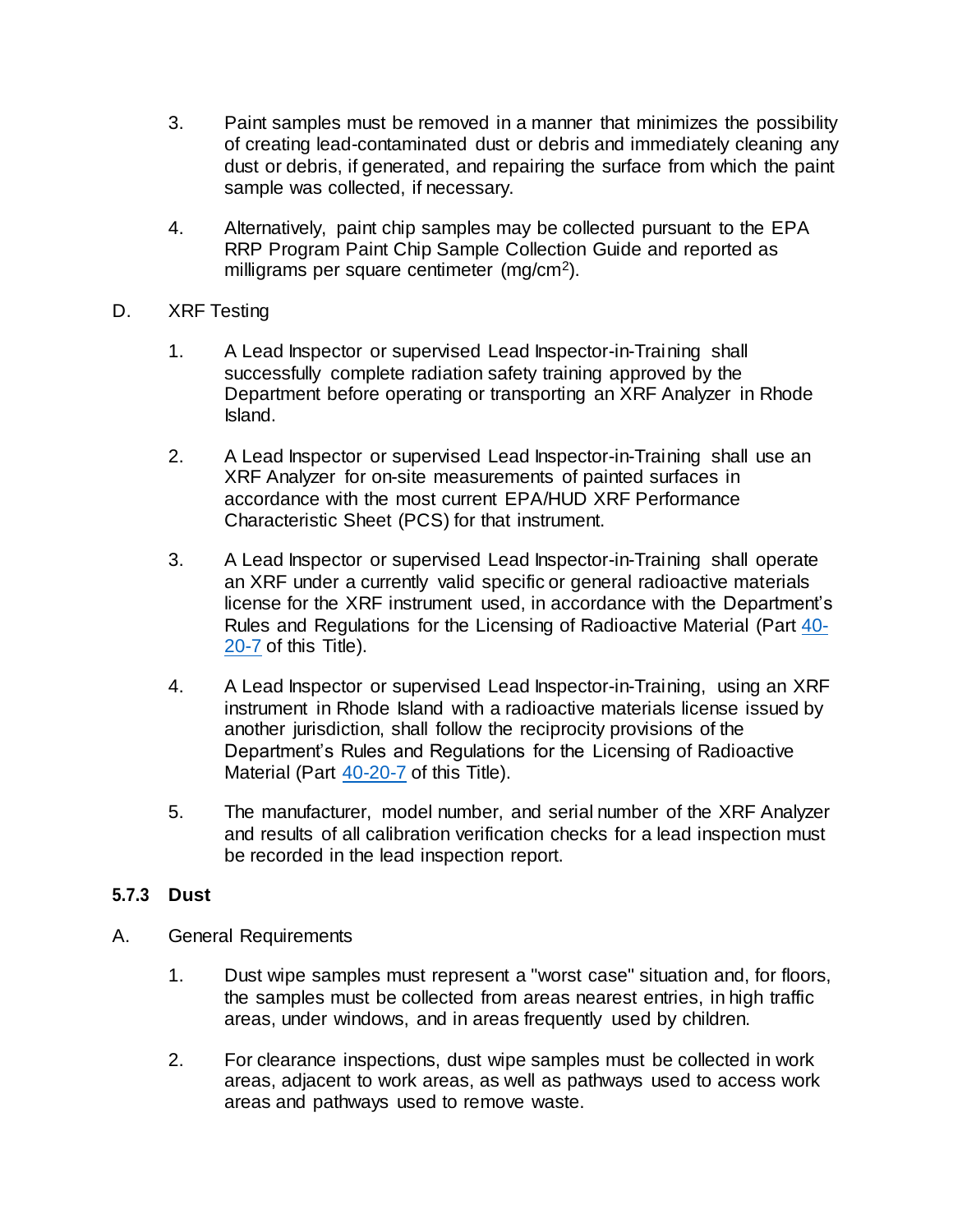- 3. Additional sampling may be conducted pursuant to the current HUD Guidelines for the Evaluation and Control of Lead Based Paint Hazards in Housing.
- B. Dust Wipe Sampling
	- 1. A Lead Inspector or Lead Assessor shall collect single surface dust wipe samples in accordance with:
		- a. The current HUD Guidelines for the Evaluation and Control of Lead-Based Paint Hazards in Housing Appendix 13.1 Wipe Sampling of Settled Dust for Lead Determination and the sampling material requirements of the analyzing laboratory; or
		- b. Active Standards ASTM E1728/E1728M Standard Practice for Collection of Settled Dust Samples Using Wipe Sampling Methods for Subsequent Lead Determination and ASTM E1792 Standard Specification for Wipe Sampling Materials for Lead in Surface Dust.
- C. Field Blank
	- 1. Every day for each building, the Lead Inspector or Lead Assessor shall prepare one (1) field blank prior to leaving the building where dust wipe samples are collected.
	- 2. The purpose of the field blank is to identify errors or contamination in supplies, sample collection, or analysis. If the field blank result is not below the reporting limit of the analyzing laboratory, then all dust wipe sample results from the subject building are considered invalid, for the purposes of this Part, and must be repeated in their entirety.

## **5.7.4 Soil**

- A. For each soil sample, the Lead Inspector or Lead Assessor shall collect the soil samples from the top half inch (0.5") of soil using a clean spade, auger, centrifuge tube, or by hand while wearing a new, clean pair of powderless disposable gloves.
	- 1. A soil sample may be an individual ("grab") sample or a composite sample.
	- 2. A composite sample must incorporate equal amounts of subsamples which are representative of the sampling area.

## **5.7.5 Water**

A. General Requirements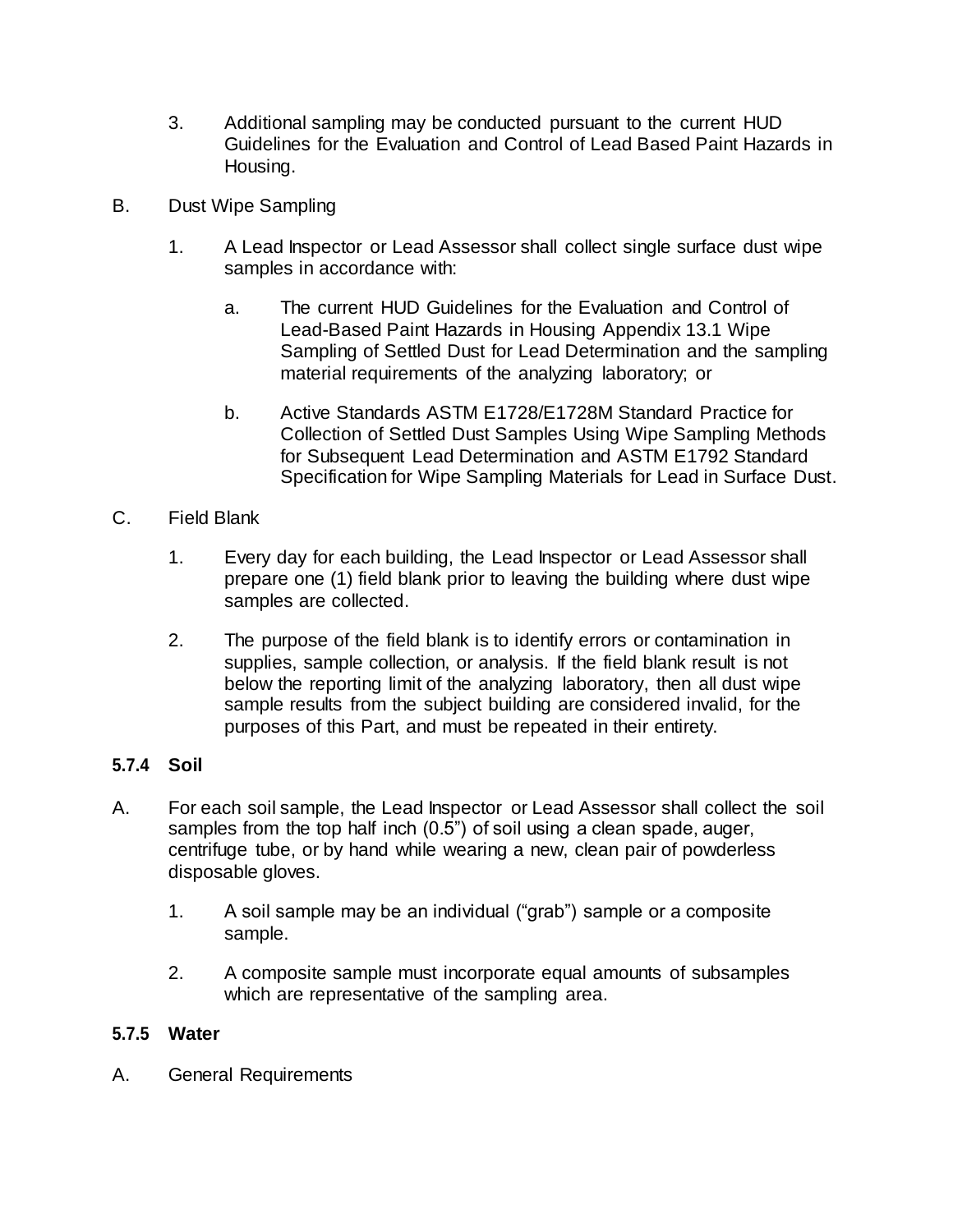- 1. A Lead Inspector or Lead Assessor shall:
	- a. Ensure that no water has been used for at least six (6) hours for a first-draw sample; or
	- b. The exact flushing time must be recorded in the inspection report for a flushed sample; and
	- c. Indicate in the inspection report whether flushing is required to meet the lead-safe standard in § 5.8.5 of this Part.
- B. Residential Water Sampling
	- 1. A Lead Inspector or Lead Assessor shall:
		- a. Sample the tap which is most frequently used if there are multiple taps in the inspection area; and
		- b. Sample the water directly from the tap if a faucet- mounted water filter is present.
- C. Non-Residential Water Sampling

Water sampling in schools should be conducted in accordance with the EPA 3Ts for Reducing Lead in Drinking Water in Schools or the most current EPA nonresidential water sampling protocol.

## **5.8 Environmental Lead Standards**

## **5.8.1 Lead Mitigation Standards**

- A. All lead-based paint, including pre-1978 painted surfaces required to be assumed positive, must be intact with no paint or coating on a damaged or deteriorated component; no surface which has loose, delaminating, flaking, peeling, chipping, chalking, or blistering paint; no paint that is otherwise becoming separated from the substrate; no paint which is abraded by friction or impact, shows evidence of teeth marks, or is damaged by water;
- B. All surfaces must be clean and free of lead dust, paint chips or debris; and
- C. All horizontal surfaces except ceilings (e.g. floors, stairs, window sills, window wells) must be covered with a smooth, cleanable covering or coating.

## **5.8.2 Lead-Safe Standards**

A. All painted surfaces constructed after January 1, 1978 (post-1978) are assumed to be below the lead-safe threshold shown in § 5.8.5 of this Part, unless proven otherwise; paint testing is not required.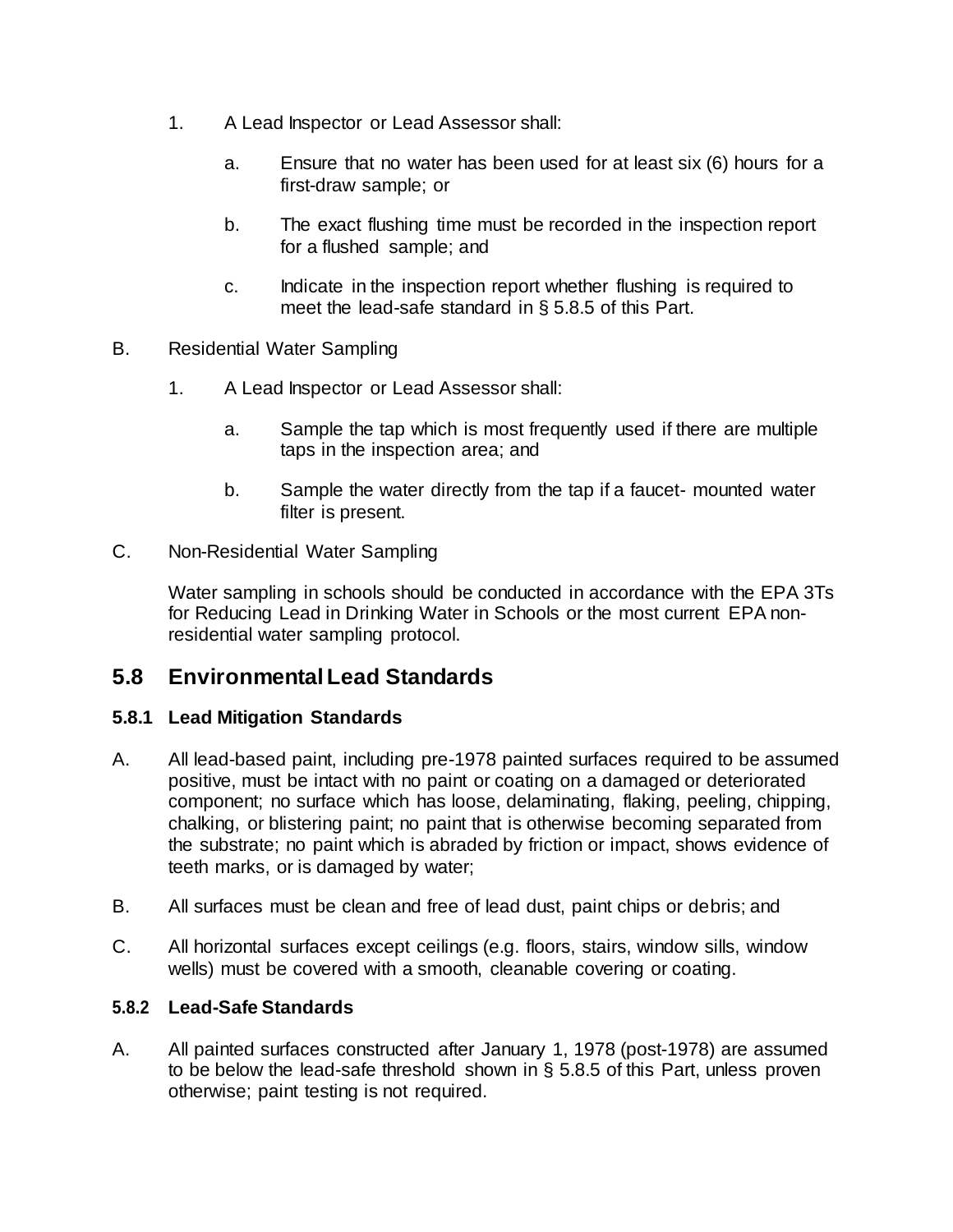- B. For post-1978 construction, dust, soil, and water testing are required to determine if these media are below the lead-safe thresholds shown in § 5.8.5 of this Part.
- C. All painted surfaces constructed before January 1, 1978 (pre-1978), must be assumed to exceed the lead-safe threshold shown in § 5.8.5 of this Part, unless proven otherwise.
- F. For pre-1978 construction, paint, dust, soil, and water must be tested to determine if these media are below the lead-safe thresholds shown in § 5.8.5 of this Part.
- G. A Full Lead-Safe Certificate (Form PBLC-21) documents that the lead concentrations in all media (paint, dust, soil, and water) at a child care center, dwelling, or dwelling unit and common areas are below the lead-safe thresholds shown in § 5.8.5 of this Part and no action is required.

### **5.8.3 Conditional Lead-Safe Standards**

- A. Intact paint, above the lead-safe thresholds shown in § 5.8.5 of this Part, is conditionally lead safe and constitutes a potential lead exposure hazard if the paint is disturbed, vulnerable to friction or impact, or the intact paint condition is not maintained.
- B. Covered soil, above the lead-safe threshold shown in § 5.8.5 of this Part, is conditionally lead safe and constitutes a potential lead exposure hazard if the soil is disturbed, the ground covering is not maintained or is vulnerable to erosion.
- C. Ongoing monitoring, routine repair and maintenance, and renewal inspections are required to maintain a Conditional Lead-Safe Certificate (Form PBLC-15) when the lead concentrations in paint and/or soil exceed the lead-safe thresholds shown in § 5.8.5 of this Part.
- D. Intact paint and/or covered soil that were not tested may be considered conditionally lead safe for as long as the intact paint condition and/or soil coverings are maintained.

#### **5.8.4 Lead HazardStandards**

- A. Lead hazard means that the lead concentrations in paint, dust, soil, and/or water are above the lead-safe thresholds shown in § 5.8.5 of this Part.
	- 1. Damaged paint, interior dust, bare soil, and/or drinking water above the lead-safe thresholds shown in § 5.8.4 of this Part constitute immediate lead exposure hazards which require corrective action to a lead-safe concentration or condition at a regulated facility, pursuant Part 12 of this Subchapter.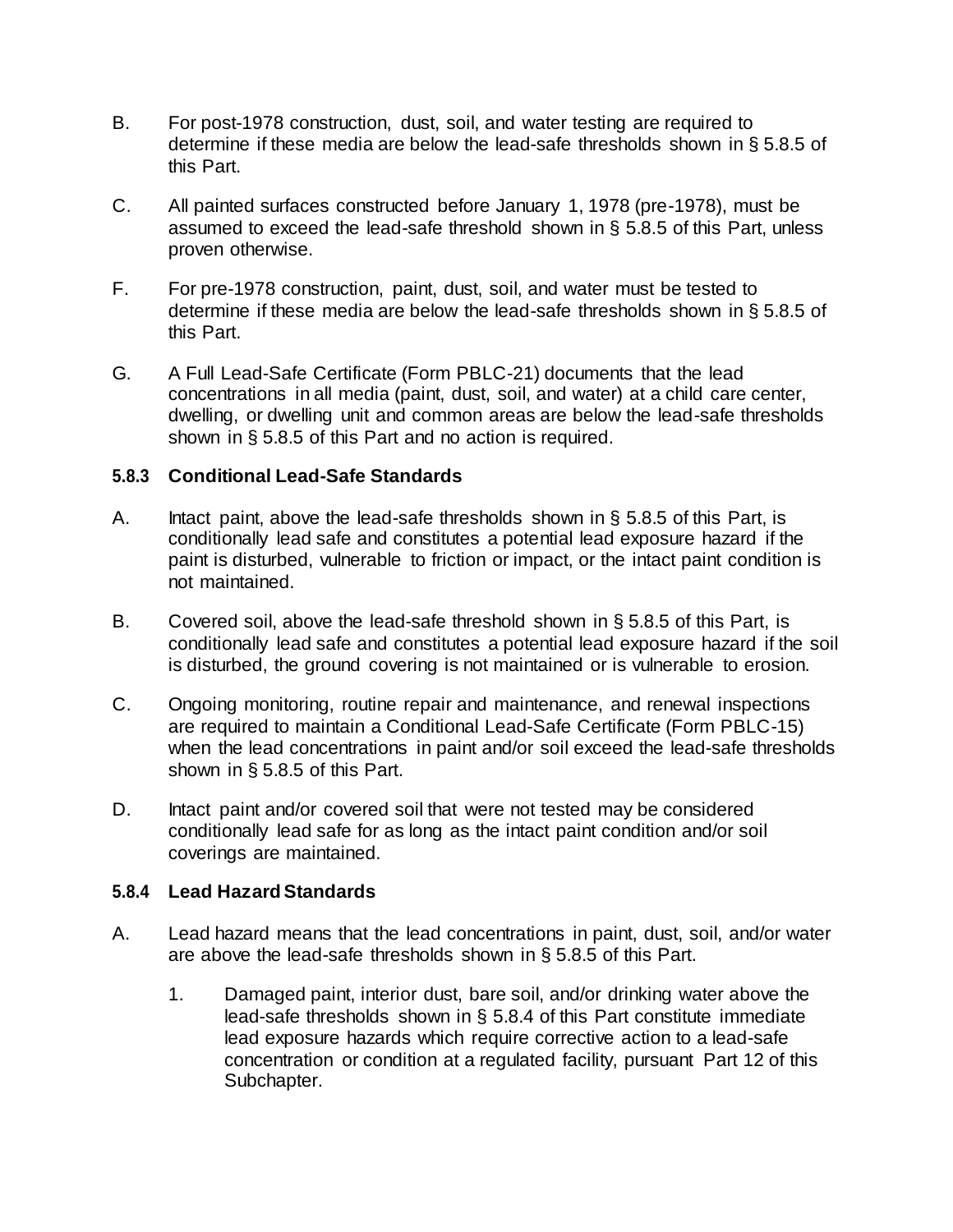B. Damaged paint and/or bare soil that were not tested must be assumed to constitute a lead hazard requiring corrective action to at least a lead-safe condition.

| <b>Media</b> |                             | <b>Lead Safe</b>            | <b>Conditionally</b><br><b>Lead Safe</b> | <b>Lead Hazard</b>            |
|--------------|-----------------------------|-----------------------------|------------------------------------------|-------------------------------|
| <b>Paint</b> |                             | All Paint                   | Intact Paint                             | Damaged Paint                 |
|              |                             | $< 5,000$ ppm               | $\geq 5,000$ ppm                         | $\geq 5,000$ ppm              |
|              |                             | $< 1.0$ mg/cm <sup>2</sup>  | $\geq$ 1.0 mg/cm <sup>2</sup>            | $\geq$ 1.0 mg/cm <sup>2</sup> |
| <b>Dust</b>  | <b>Floors</b>               | $< 10 \mu g / \text{ft}^2$  | N/A                                      | $\geq$ 10 µg/ft <sup>2</sup>  |
|              | <b>Sills</b>                | $< 100 \mu g / \text{ft}^2$ | N/A                                      | $≥ 100 \mu g/ft^2$            |
|              | Wells                       | $< 100 \mu g / \text{ft}^2$ | N/A                                      | $\geq$ 100 µg/ft <sup>2</sup> |
|              | Any Other<br><b>Surface</b> | $< 10 \mu g / \text{ft}^2$  | N/A                                      | $\geq$ 10 µg/ft <sup>2</sup>  |
| <b>Soil</b>  |                             | <b>All Soil</b>             | <b>Covered Soil</b>                      | <b>Bare Soil</b>              |
|              |                             | < 400 ppm                   | $\geq 400$ ppm                           | $\geq 400$ ppm                |
| <b>Water</b> |                             | $<$ 15 ppb                  | N/A                                      | $\geq 15$ ppb                 |

## **5.8.5 Environmental Lead Standards**

Lead clearance standards are lead concentrations or conditions that meet the full lead-safe or conditional lead-safe standards and are less than the lead hazard concentrations and conditions shown in § 5.8.5 of this Part.

## **5.9 Severability**

The provisions of this Part shall be liberally construed and shall be held to be in addition to, and not in substitution for or a limitation of, the provisions of any other Regulation or law. If any provision or part thereof of this Part or application thereof to any person or circumstance is held unconstitutional or otherwise invalid, the remainder of this Part and the application of such provisions to any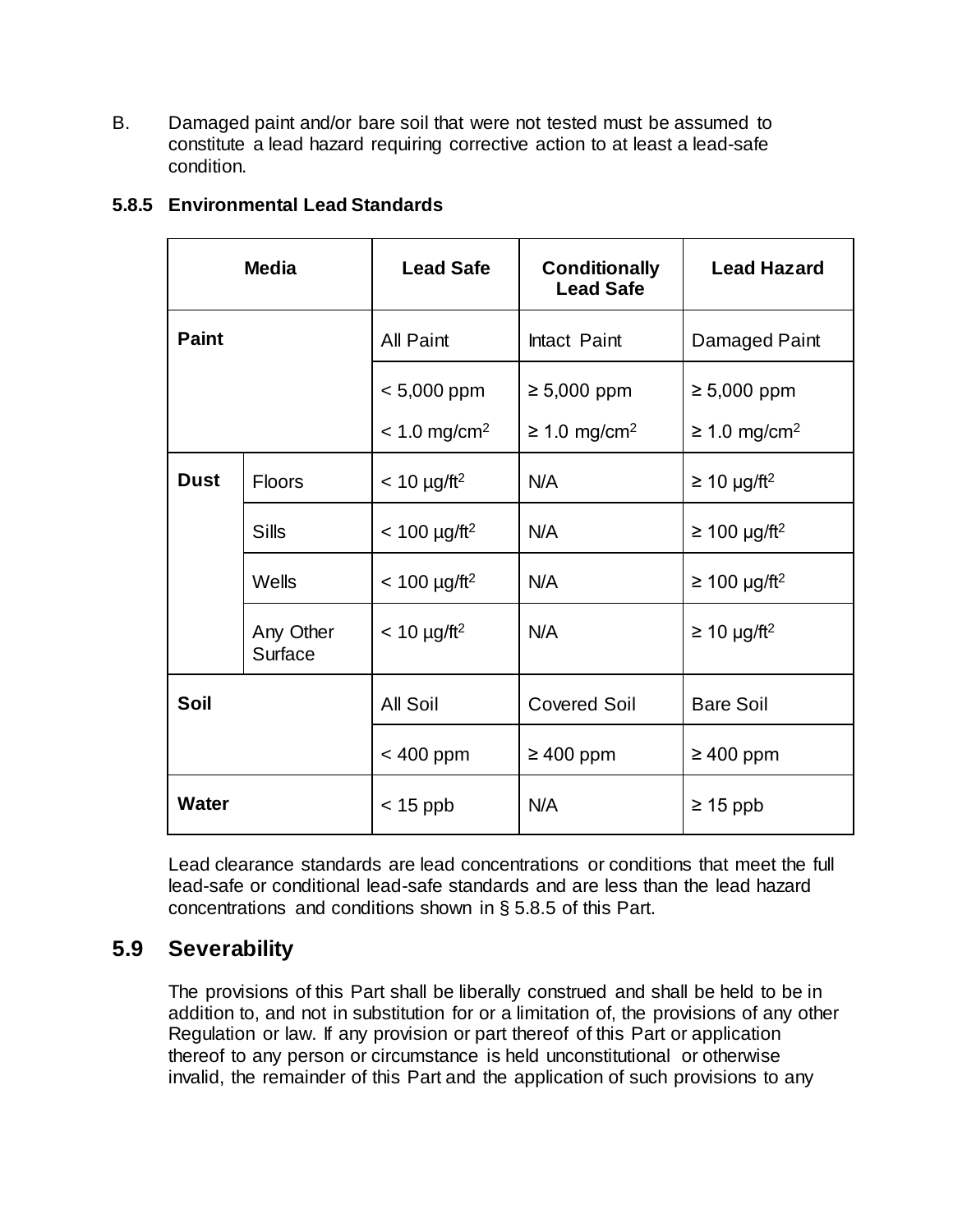other persons or circumstances other than those to which it is held invalid shall not be affected thereby.